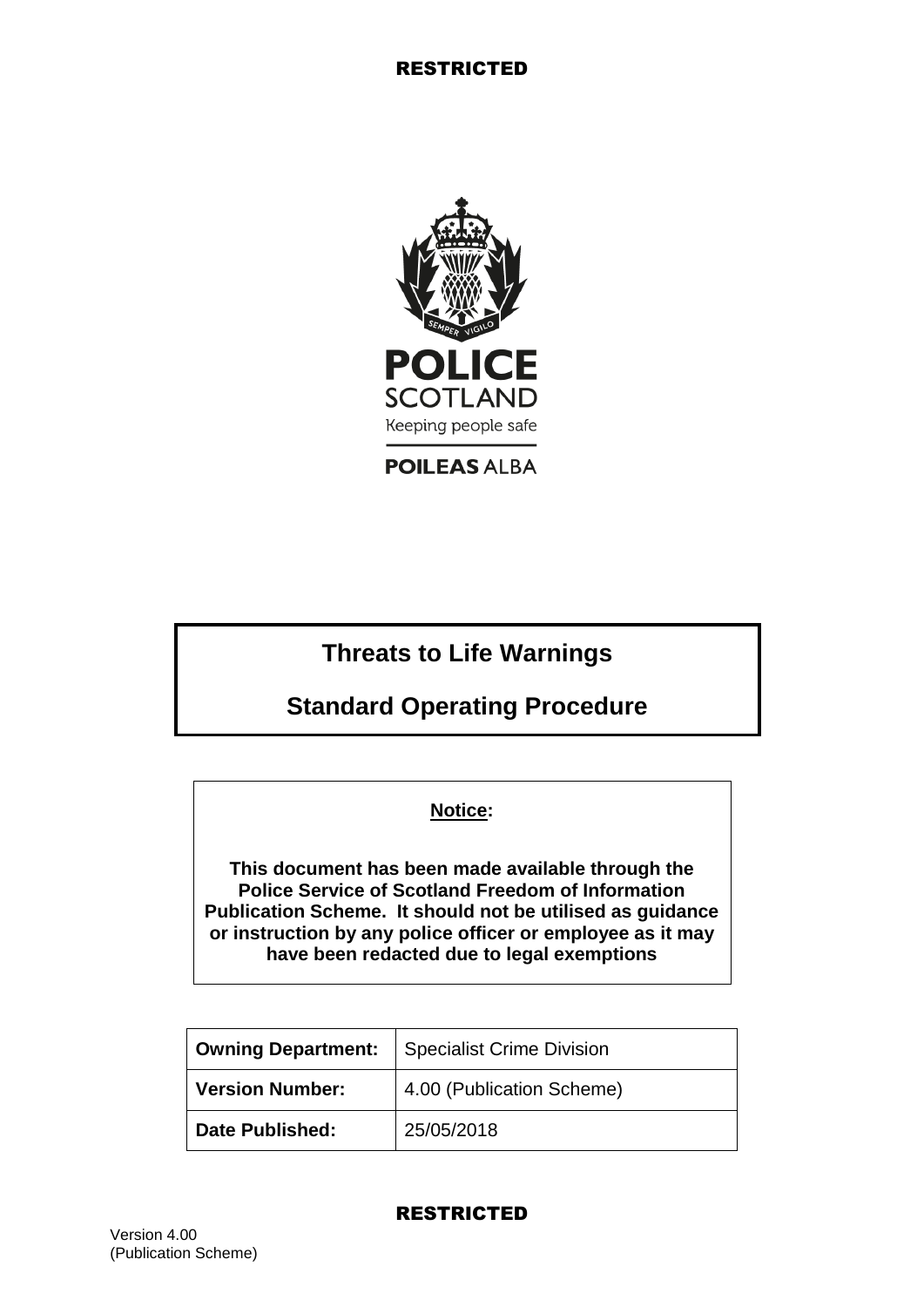# **Compliance Record**

| <b>Equality and Human Rights Impact Assessment: Date</b><br><b>Completed / Reviewed:</b> | 16/11/2017 |
|------------------------------------------------------------------------------------------|------------|
| <b>Information Management Compliant:</b>                                                 | Yes        |
| <b>Health and Safety Compliant:</b>                                                      | Yes        |
| <b>Publication Scheme Compliant:</b>                                                     | Yes        |

# **Version Control Table**

| <b>Version</b> | <b>History of Amendments</b>                                                                                                                                                                                                                                   | <b>Approval Date</b> |
|----------------|----------------------------------------------------------------------------------------------------------------------------------------------------------------------------------------------------------------------------------------------------------------|----------------------|
| 1.00           | <b>Initial Approved Version</b>                                                                                                                                                                                                                                | 27/03/2013           |
| 2.00           | Cyclical Review - Amendments to Sections 5.4, 9.6,<br>10.5, 10.6, 12.3.4, 13.2.1, 13.3.1, 13.6.3, 13.7.6. New<br>paragraph added at sec 16 in relation to TTL<br>considerations for Scottish Prison Service. Flowcharts<br>added at Appendix H and Appendix I. | 16/12/2015           |
| 3.00           | Cyclical Review, additional comment on Low and<br>Medium Threats (to clarify that such assessed threats<br>fall out with the 'real and immediate TTL definition) and<br>minor amendments to ensure CJ(S) Act compliance                                        | 23/01/2018           |
| 4.00           | Updated to reflect changes in data protection legislation                                                                                                                                                                                                      | 24/05/2018           |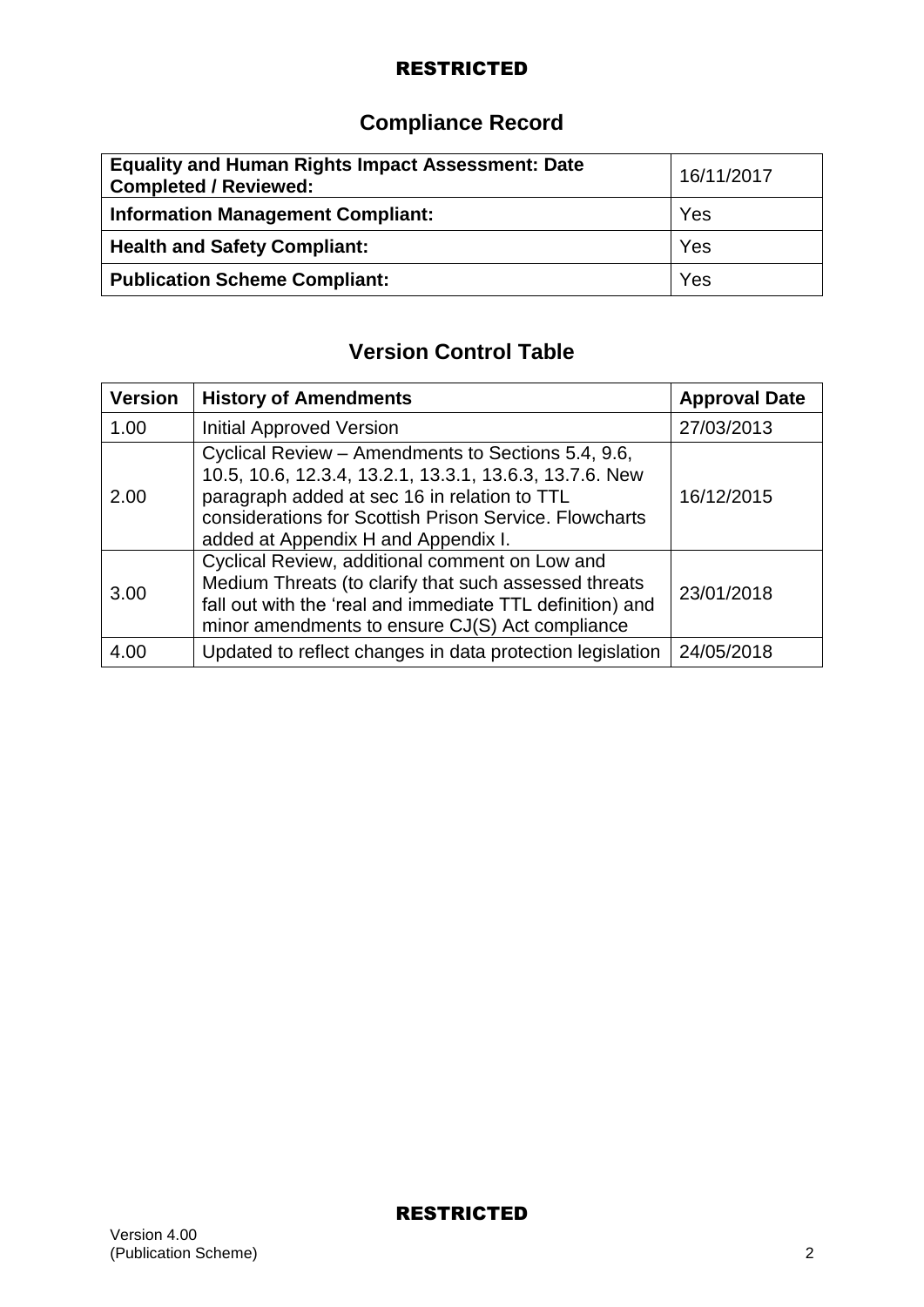# **Contents**

- 1. Purpose
- 2. Aims and Objectives
- 3. Introduction
- 4. Procedure Generic Process
	- 4.1 Receipt of a Threat to Life
	- 4.2 Action on Receipt of Threat
	- 4.3 Assessment of Threat
	- 4.4 Decision on Response
	- 4.5 Action
	- 4.6 Ownership
- 5. Command Protocols
- 6. Nature and Sensitivity of Intelligence Sources
- 7. Intelligence from other Law Enforcement Agencies
- 8. Time Critical Intelligence
- 9. Creation of a Command and Control Incident
- 10. Threat / Risk Assessment
- 11. Intelligence Evaluation
- 12. Action and Response
	- 12.1 Low No Real Threat and/or Immediate Risk
	- 12.2 Medium Threat Considered Conditional
	- 12.3 High Real and Immediate Threat to Life
- 13. Resolution Proactive / Disruptive Responses
	- 13.3 Resolution to Low Risk Threats
	- 13.4 Resolution of Medium Risk Threats and High Risk Threats to Life
	- 13.5 Proactive Response
	- 13.6 Disruptive Response
	- 13.7 Investigative Response
	- 13.8 Option to Issue Warning Notice Threat to Life Warning Notice/Personal Safety Advice Warning Notice
	- 13.9 Option to Issue Disruption Notice Threat to Life Disruption Notice/Disruption Interview Notice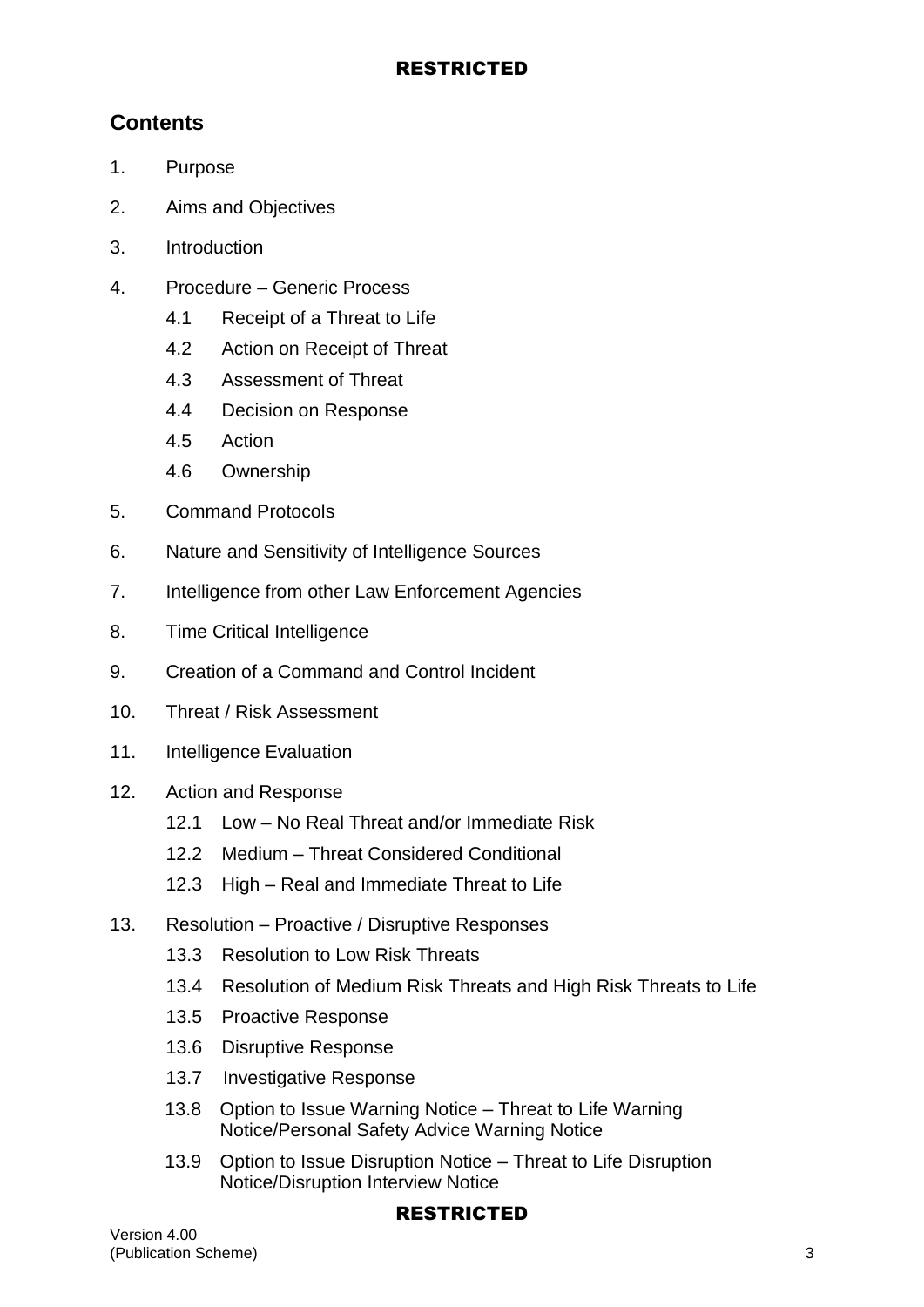13.10 Disruptive Strategy

- 14. Cross Force / Border or Inter Agency Operations
- 15. Monitor and Review Ownership
	- 15.1 Administration
	- 15.2 Managing Ongoing Threat to Life Incidents Ownership
- 16. TTL Considerations for Scottish Prison Service
- 17. SID Entries
- 18. Recording Threats to Life on PNC
- 19. Summary of Rank / Role Specific Responsibilities

# **Appendices**

| Appendix 'B'<br>Appendix 'C'<br>Appendix 'D'<br>Appendix 'E'<br>Threats to Life Warning/TTL Disruption Notice - Points to Consider<br>Appendix 'F' |                                                                                       |
|----------------------------------------------------------------------------------------------------------------------------------------------------|---------------------------------------------------------------------------------------|
|                                                                                                                                                    | <b>Glossary of Terms</b><br>Menu of Tactical Options for Disruption and/or Prevention |
|                                                                                                                                                    | List of Associated Reference Documents<br><b>List of Associated Forms</b>             |
| Appendix 'A'                                                                                                                                       | List of Associated Legislation                                                        |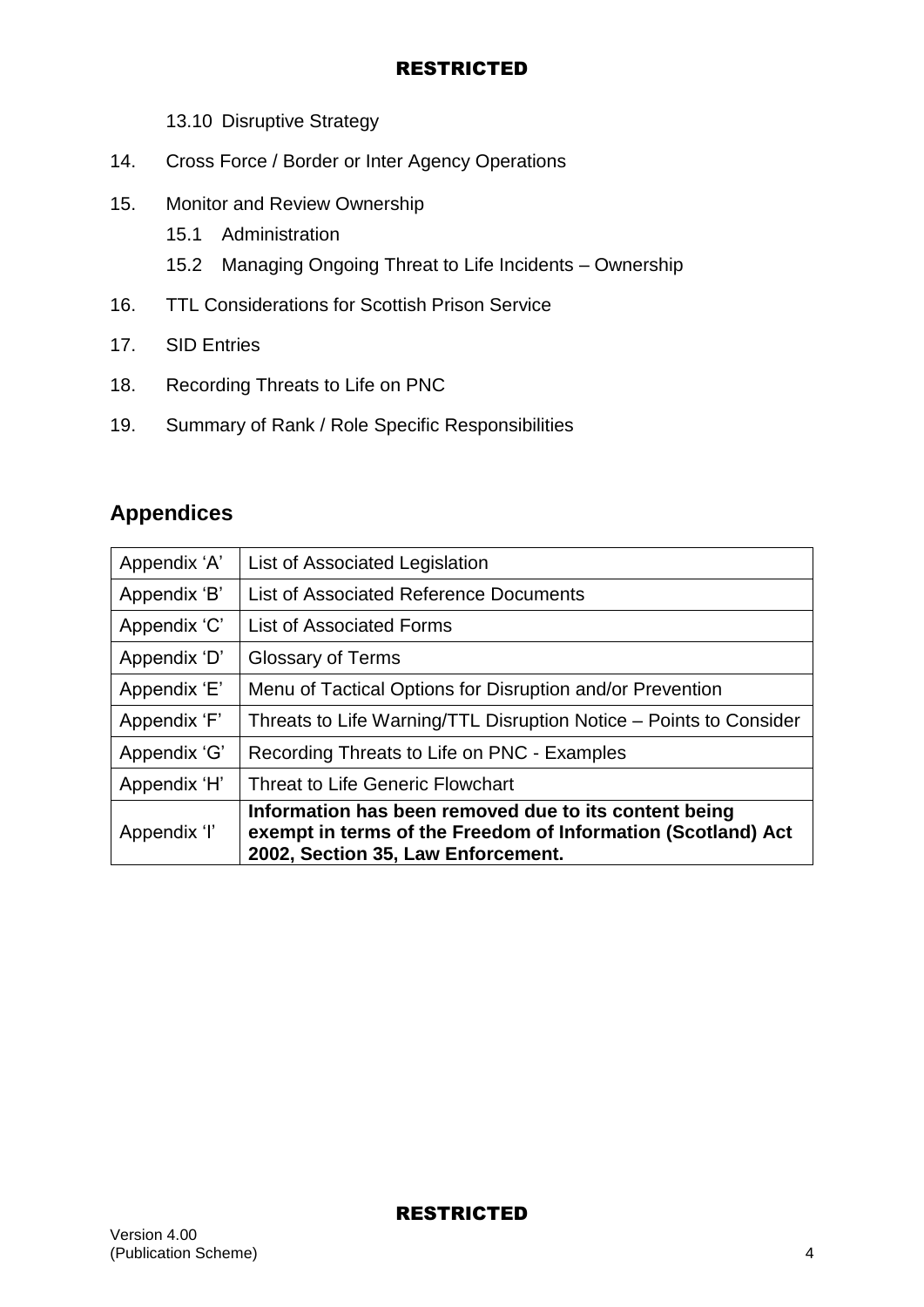## **1. Purpose**

- 1.1 This Standard Operating Procedure (SOP) supports the following Police Service of Scotland (hereafter referred to as Police Scotland) Policies:
	- Intelligence Policy
	- Crime Investigation Policy
	- Serious and Organised Crime Policy
- 1.2 This SOP provides guidance on courses of action to be considered when information, from whatever source, comes to the notice of the police that there is a specific 'Threat to Life' (TTL) to an individual (whether that person has been identified or not).
- 1.3 Instruction and guidance include investigative points to consider, protection of intelligence sources, preparation and issue of TTL Warning and/or TTL Disruption Notices, preparation and issue of Personal Safety Advice Notices and Disruption Interview Notices.
- 1.4 Consideration and issue of TTL Warning and/or TTL Disruption Notices does not absolve responsibility to conduct all reasonable lines of enquiry where specific 'Threats to Life' exist. Adherence to this SOP should provide police officers with consistency and robustness in their decision-making and encourage a positive approach to managing risks when making a decision based on an intelligence assessment.
- 1.5 Maintaining or achieving the safety and well-being of individuals and communities is a primary consideration in decision-making. Circumstances must be reviewed and monitored at all stages, with a view to ensuring that any changes to the nature of a threat are properly assessed and managed, and that any issues surrounding the protection of an intended victim are met.
- 1.6 Importantly, it has been learned from previous experience that clarity of the threat, communication across police structures and managerial ownership of the risk until this has been mitigated are essential to respond coherently, consistently and professionally to a TTL.

# **2. Aims and Objectives**

- 2.1 The primary objectives of this SOP are to:
	- Preserve the lives of all assessed as immediately involved;
	- Ensure public safety;
	- **Information has been removed due to its content being exempt in terms of the Freedom of Information (Scotland) Act 2002, Section 39, Health, Safety and the Environment.**
	- Provide a generic process for dealing with such incidents; and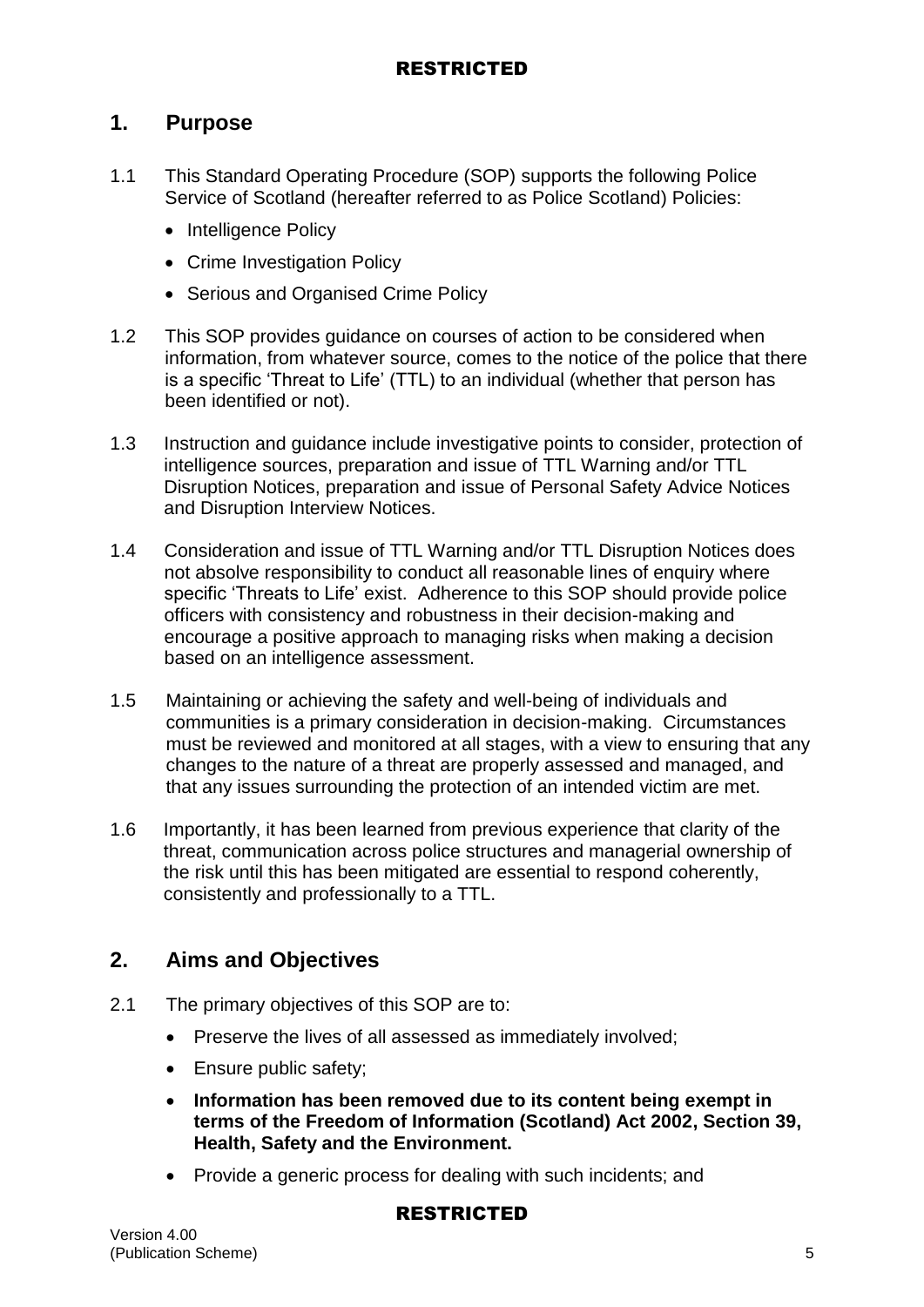- Where crimes and offences have or are being committed, ensure that investigative opportunities are fully exploited.
- 2.2 This SOP seeks to provide a standardised and structured framework upon which to record, assess, manage and make a decision, take appropriate action and resolve matters that constitute a TTL within the meaning of that phrase as provided in this document.
- 2.3 Some threats may be made which are explicitly to cause serious injury but which may prove fatal (e.g. threat to shoot someone in the legs, threats towards a child or the escalation of minimal threats) and in such cases it may be appropriate to follow this guidance.
- 2.4 Allegations where specific threats to kill are made, are classed as crimes. Where there is a sufficiency of evidence to support the arrest of the identified potential perpetrator(s), then deployment of that as a tactic, which would also preserve life, is in accordance with this document. Otherwise this document provides guidance on tactics, and procedure, for those instances where the arrest of the perpetrators is not available immediately as an option to deploy where, accordingly, alternatives must be considered.

#### **2.5 Key Points**

- 2.5.1 The procedures to be followed in this SOP determine ownership and accountability and place a responsibility on officers to take reasonable steps to protect the lives of:
	- Persons subject to such risks; and
	- Third parties whose proximity to those persons means that it would be reasonable to believe that they too may suffer as a result of those risks.
- 2.5.2 Responsibility is placed on officers to consider all relevant information and whether or not it is reasonable to conclude that a real and immediate threat to the life of an individual exists, and consequently to take appropriate action.
- 2.5.3 All references to relevant intelligence in this SOP will mean information that is made known to the police and assessed as sufficiently reliable to indicate immediately the occurrence of conduct that may jeopardise life, or that may result in serious injury to a person or persons.
- 2.5.4 Additionally, intelligence may exist without sufficient evidence to reasonably suspect criminality and therefore no arrests can be made in the meantime.
- 2.5.5 Following the recommended procedures in this SOP will ensure that all 'Threats to Life' are properly assessed and that all reasonable steps are taken to preserve life.
- 2.5.6 This will ensure that resources are employed where there is greatest need, and specific threats are considered and where necessary, action taken that will diminish or negate risk.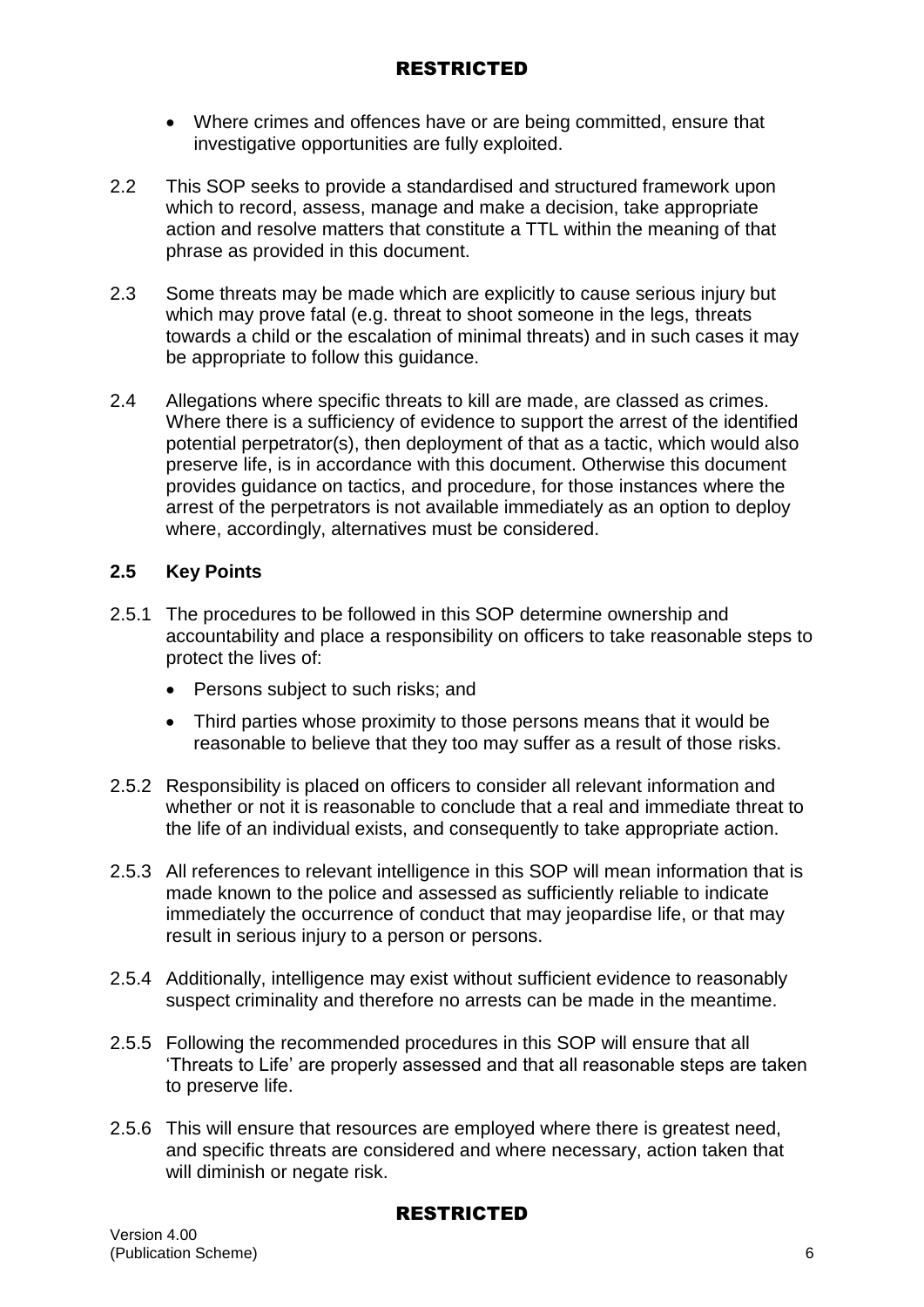- 2.5.7 **Information has been removed due to its content being exempt in terms of the Freedom of Information (Scotland) Act 2002, Section 35, Law Enforcement.**
- 2.5.8 **Information has been removed due to its content being exempt in terms of the Freedom of Information (Scotland) Act 2002, Section 35, Law Enforcement.**

## **3. Introduction**

- 3.1 The right to life is enshrined in Article 2 of the European Convention on Human Rights (ECHR) and is a right which is enforceable in the United Kingdom (UK) in terms of the Human Rights Act 1998. There is an obligation on the Police Service and Law Enforcement Agencies (LEAs) to take all reasonable steps to protect the lives of people where there is a 'real and immediate' risk to them from the criminal acts of another.
- 3.2 Case law, most notably Osman -v- UK (1998), provides that where the Police knew, or ought to have known at the time, of the existence of a real and immediate risk to the life of an identified individual or individuals from the criminal acts of third parties, they are under a duty to take reasonable measures to avoid that risk.
- 3.3 The definition of 'real and immediate' risk to life has been interpreted liberally. For the purposes of this document the phrase has two aspects; firstly that it is a risk that has been reasonably assessed to be credible, and that the potential assailant has the intention and the ability to carry out the threat. Secondly, the risk should have the character of 'immediacy' – being 'right now' or 'very soon'.

**Note**: The definition of 'real' is 'objectively verifiable'. The definition of 'immediate' is 'present and continuing'.

- 3.4 Although each incident must be dealt with on a case-by-case basis, this document sets out guidance for all officers, determines ownership and responsibility, and places a greater onus on investigative or disruptive tactics to manage and resolve such incidents.
- 3.5 Each case must be managed using tactics designed to protect the life of those at risk or third parties whose proximity to those persons means that it would be reasonable to believe that they too may suffer as a result of those risks. It is essential to consider the credibility and immediacy of the threat and to take action to diminish or remove the threat.
- 3.6 At every stage of the process, officers will be required to consider the threat to be 'real and immediate' until it is established that it is not. To this end, 'ownership' of the threat is a key area to this SOP and one that will be discussed in more detail later on in this document.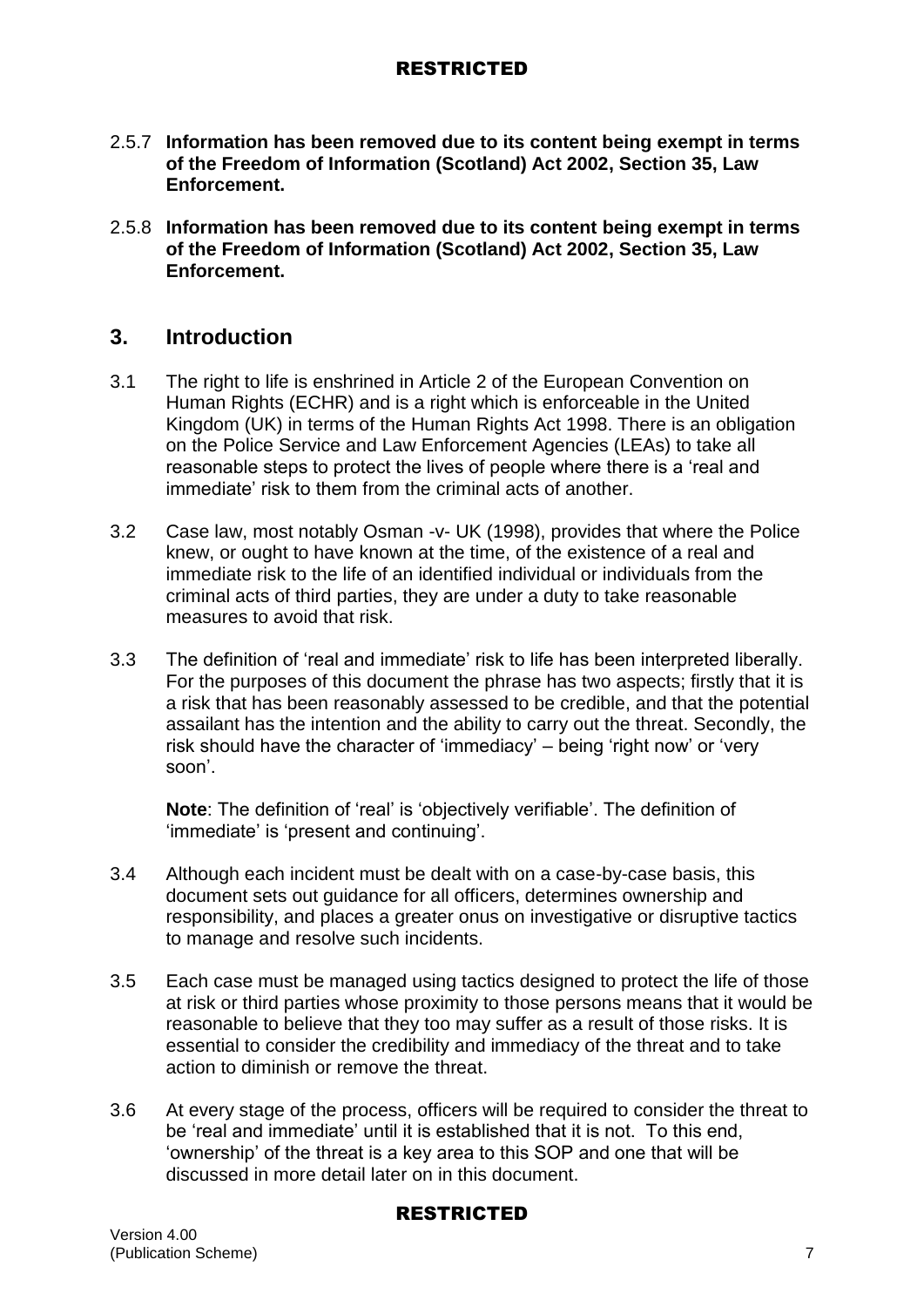- 3.7 The actual meaning of a 'real and immediate TTL' is assessed as being a viable 'threat to life'. This wording should not be used when considering, for example, action that is required to be taken to mitigate a threat in respect of intelligence received about a proposed robbery, that requires some form of disruption work, and/or a warning to the perpetrators, if known. This type of warning is to be considered as a Disruption Interview Notice and not a TTL Warning Notice.
- 3.8 Similarly, a TTL Warning Notice should not be administered to a potential victim if the threat is not assessed as being a 'real and immediate' risk of harm. If the intelligence provides that there is a risk of personal injury to a potential victim, that person should be issued with a Personal Safety Advice Warning Notice.
- 3.9 Finally, for absolute clarity on this matter, TTL Warning Notices and Personal Safety Advice Warning Notices are only issued to potential victims who have been fully identified. TTL Disruption Notices and Disruption Interview Notices are only issued to potential perpetrators, again, when they have been fully identified. Templates of these Notices can be accessed via the hyperlinks at Appendix C.

# **4. Procedure – Generic Process**

## **4.1 Receipt of a Threat to Life**

- 4.1.1 The initial report of a TTL may be received in a number of ways, but it will inevitably fall into one of two categories, either:
	- (a) A threat coming to the attention of Police Scotland or other Law Enforcement Agency (LEA) that operates in Scotland, through an evidential or investigative process; or
	- (b) A threat coming to the attention of Police Scotland or other LEA from an intelligence source(s), either anonymous or evaluated.
- 4.1.2 While the separate categories above eventually entail different considerations, all reports of a TTL must be assessed in the same way according to this SOP.
- 4.1.3 In any event, dealing with a TTL will follow a logical path, although the urgency of any given situation will sometimes compress the separate stages of the process. The TTL Flowchart summarising the sequence of events for the generic process is provided at Appendix 'H'.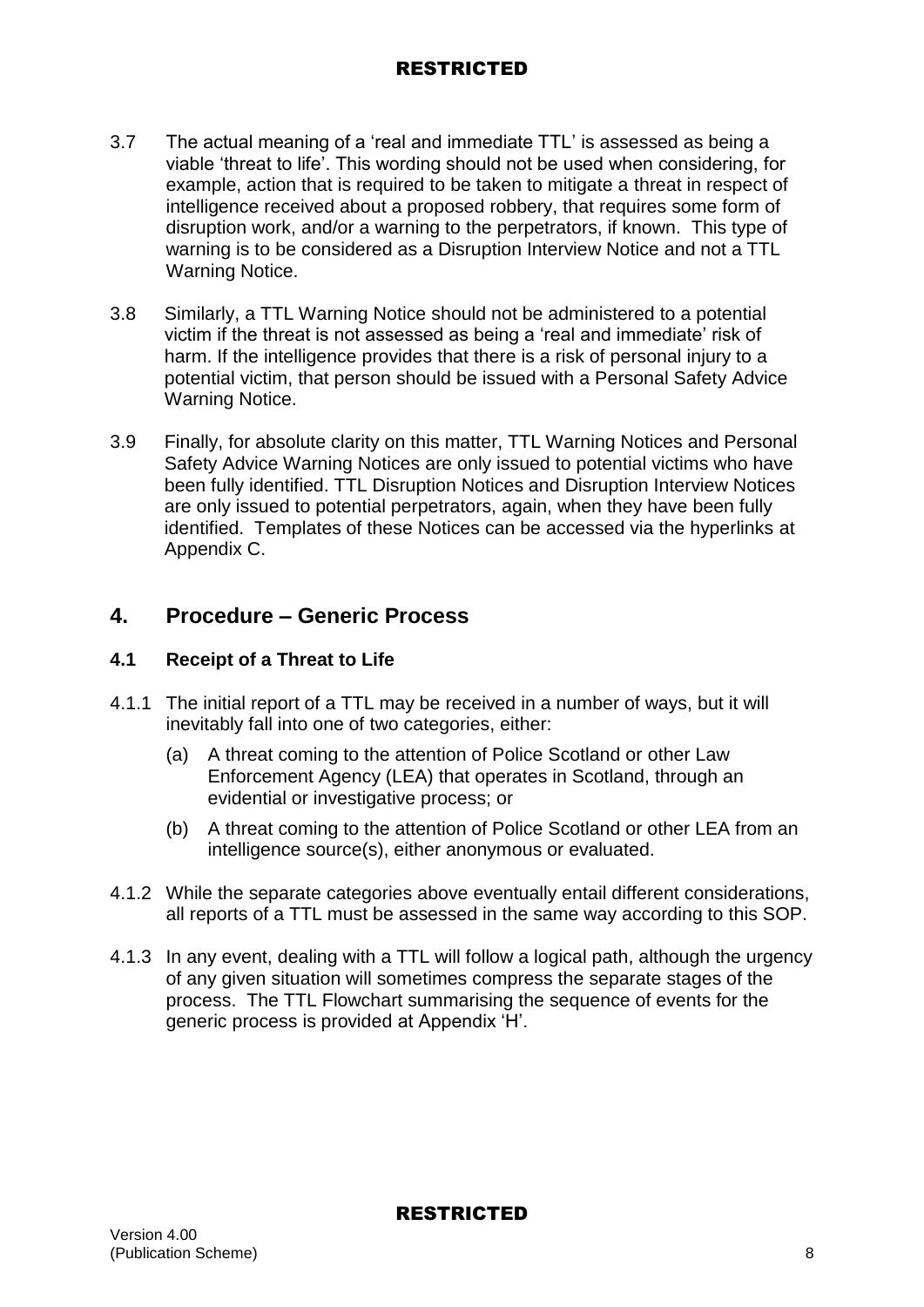### **4.2 Action on Receipt of the Threat**

- 4.2.1 Any officer or member of staff receiving first notification of any TTL will take immediate reasonable action as necessary to obtain all available information where possible concerning the threat, such as details of the suspect, victim, location, timescale, method etc., taking any immediate and reasonable steps to reduce the associated risk before the matter is referred to an officer of Inspecting Rank.
- 4.2.2 In addition, at this point all necessary steps to seize, obtain or preserve any evidence relating to the threat should be considered and, where possible, undertaken.

#### **4.3 Assessment of the Threat**

- 4.3.1 Immediate action must be taken by any police officer or member of staff receiving notification of a TTL or to cause serious injury. The first person receiving the information will initially become the owner of the threat. This person should notify an officer of Inspecting rank who, once apprised of the information, will brief the relevant Divisional Detective Superintendent (Det Supt) who then becomes the initial "owner" of the threat.
- 4.3.2 Intelligence checks on the Scottish Intelligence Database (SID) will be made immediately to obtain further information to assist the risk assessment process regarding the threat, with additional checks being carried out on the Police National Database (PND), Criminal History System (CHS), Police National Computer (PNC) and other local systems.
- 4.3.3 An intelligence based threat assessment using all available information will be undertaken at the first opportunity. The threat(s) will then be graded as:
	- Low no real and/or immediate threat identified (including a threat where the victim and/or suspect are identifiable but the assessment is that the threat is not adjudged credible – see section 13.3);
	- Medium the threat is conditional upon another factor/s (section 13.4); or
	- High the victim, suspect and/or location are identifiable (section 13.4) and the threat is assessed as real and immediate.
- 4.3.4 If the threat is assessed as being credible, an 'incident' should be created on Command and Control by the Duty Officer, a SID log created and the Det Supt (as determined by the relevant Division) notified. (In the absence of the Det Supt it should be the senior detective officer on duty, i.e. Detective Chief Inspector (DCI)).
- 4.3.5 Previous indicators of violence, other known threats and connectivity to serious organised crime are significant considerations at this initial phase.
- 4.3.6 Officers should always consider a threat to be real, unless compelling information exists to the contrary.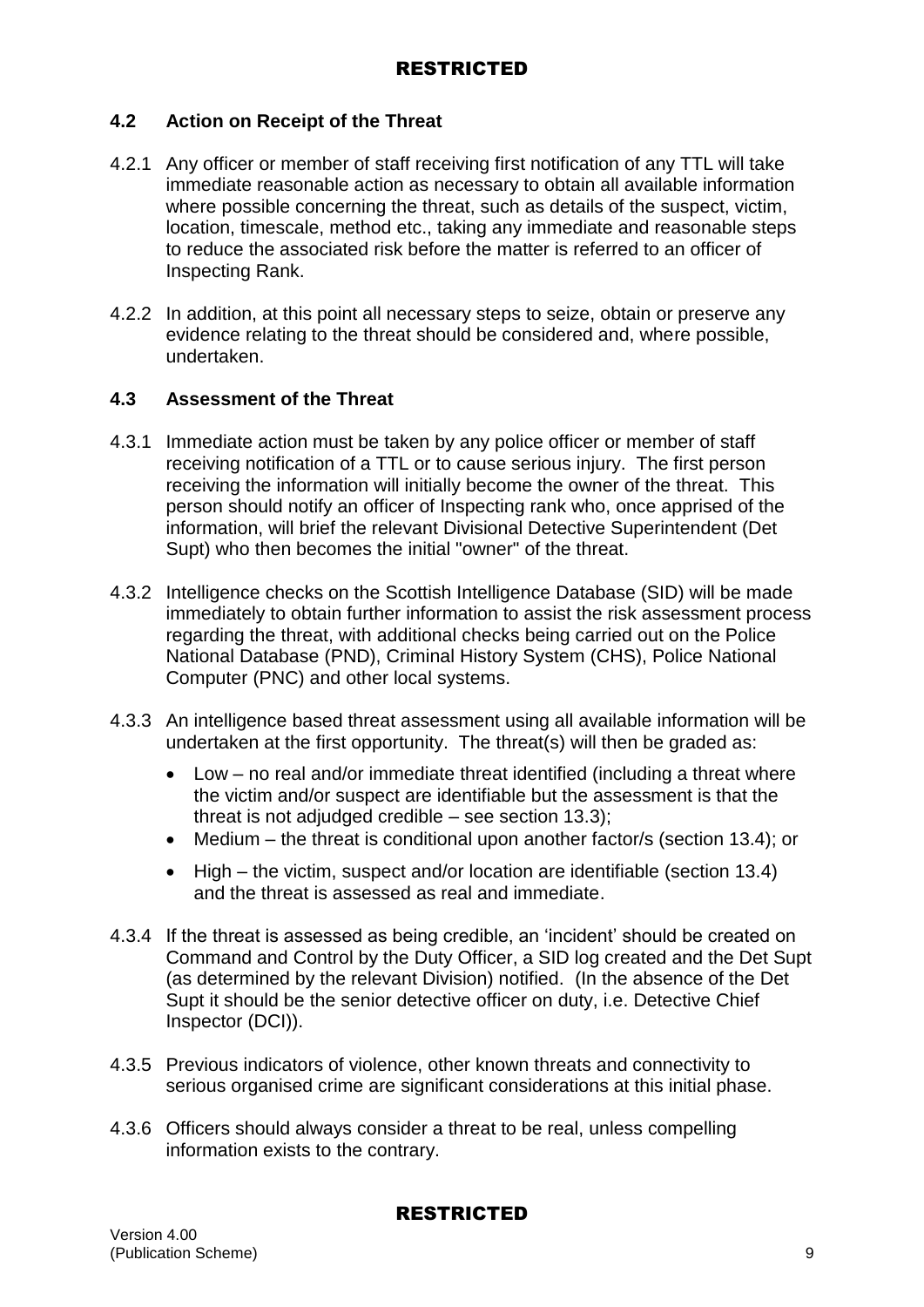4.3.7 Where the TTL intelligence is perceived as credible and identifies a potential victim in a Force outwith Police Scotland or who is known to be someone for whom responsibility may rest with some other UK LEA, immediate notification of this threat must be undertaken and the threat and the mitigation of this is then owned and coordinated by that Force or LEA.

## **4.4 Decision on Response**

- 4.4.1 The relevant Det Supt, (or DCI in the absence of the Det Supt), now owns the threat and consults as necessary. Tactics for disruption and/or prevention will be considered and threat mitigation decisions made. These may include overt means of disruption and prevention.
- 4.4.2 The decision as to what operational response is to be undertaken should be based on the following factors:
	- The stated and/or assessed intention of the perpetrator(s)
	- The stated and/or assessed capability of the perpetrator(s)
	- The likelihood that the perpetrator/s will act; and
	- Risk and impact of failure by the police to take action.
- 4.4.3 TTL Warning Notices/Personal Safety Advice Warning Notices and/or TTL Disruption Notices/Disruption Interview Notice's must also be considered at this stage. Where the threat has been assessed as being real and immediate, warnings must be given unless there are reasonable grounds not to do so.
- 4.4.4 It is also particularly important at this stage to consider the process to be used for the assessment and dissemination of time critical TTL intelligence, which often may be outwith normal office hours. Out of hours the default position should be the on call Detective Inspector (DI) for the relevant Division concerned. The on call DI should also update the on call Det Supt from Specialist Crime Division (SCD).
- 4.4.5 A Senior Investigating Officer (SIO) of the rank of DI or above is then responsible for setting and then oversight of the delivery of the tactical options. Any associated criminal investigation will also be directed by the same SIO.
- 4.4.6 Among the tactical options available to resolve a threat are:
	- A proactive response:
	- A disruptive response;
	- An option to warn the intended victim and/or perpetrator; or
	- The pursuit of investigative opportunities where crimes or offences have been committed.
- 4.4.7 A combination of any or all of these options may be the most suitable according to the circumstances (see Section 13 for further information).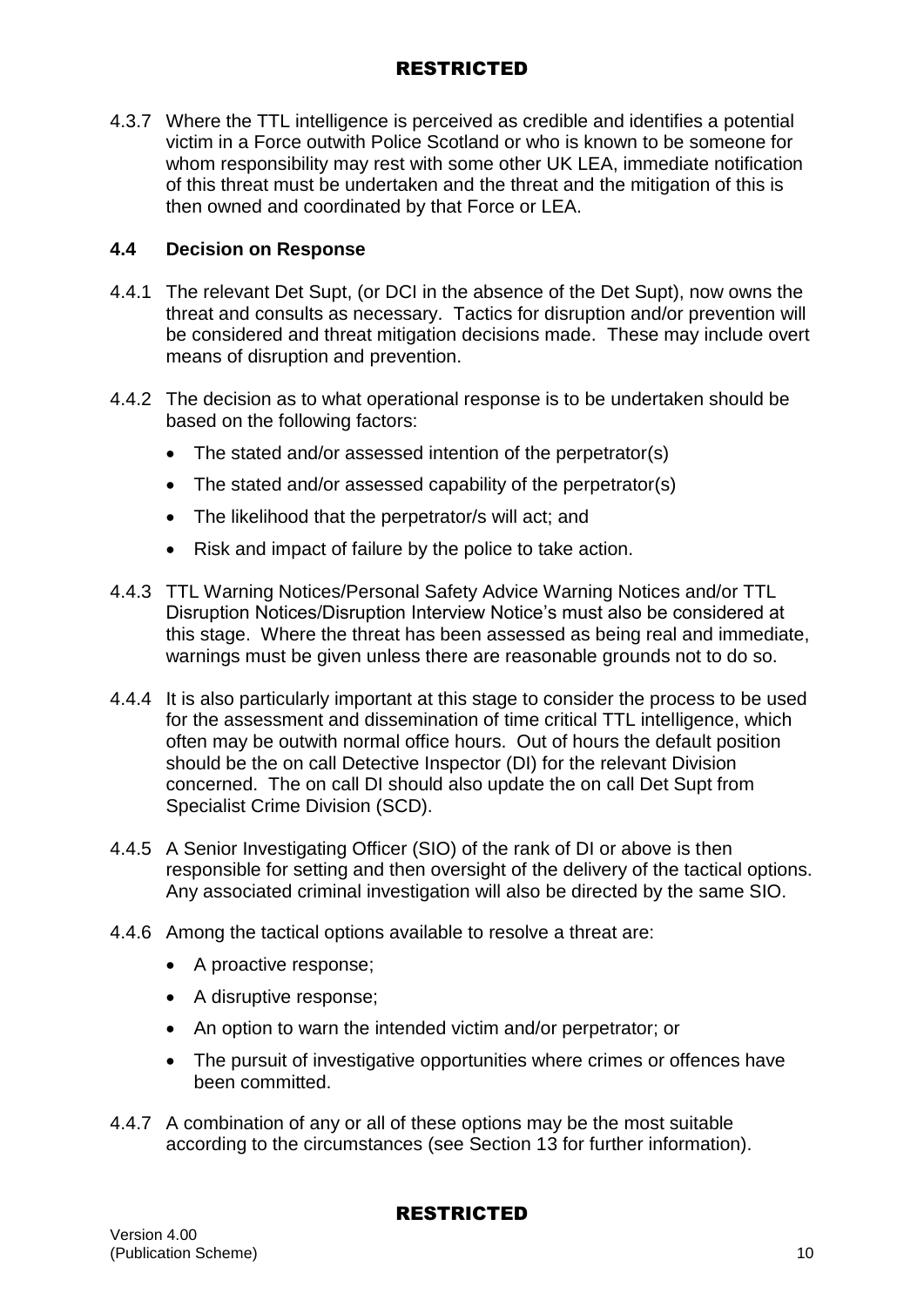## **4.5 Action**

4.5.1 The SIO will direct the agreed action, monitor the threat and refresh the intelligence picture. Any developments are notified to the appropriate Divisional Det Supt, who retains ownership and any updates are to be recorded on the Incident Log. Once all agreed action has been undertaken, the Command and Control Incident can be closed and the SID log updated accordingly. With respect to High Risk threats, the TTL central record should also be updated at the National Intelligence Bureau (NIB).

#### **4.6 Ownership**

4.6.1 While the SIO features significantly in relation to directing the investigation and warnings, ownership and responsibility for implementing control measures to minimise the threat, remains with the appointed Det Supt (or DCI in the absence of the Det Supt).

## **5. Command Protocols**

- 5.1 Where there is an interdisciplinary element or even a multi-agency element to an operation, then command protocols can assist in clarifying areas of responsibility and command function, channels of communication and primacy of command at various stages of the investigation.
- 5.2 That said, the Det Supt who owns the threat will remain as the officer who is accountable for 'Gold' responsibilities and will ultimately be responsible for the strategic response to 'real and immediate' threats to the life of a person as a result of the criminal acts of another (i.e. High Risk Threats). A 'Gold' commander may hold a strategic coordinating meeting with all the stakeholders involved in the enquiry.
- 5.3 If proportionate to the threat, and when activated, a command protocol can assist in identifying:
	- The desired outcome of the investigation;
	- Who is responsible for achieving each of the tasks allocated;
	- Who is responsible for minimising each risk identified;
	- Who controls each of the resources;
	- Who commands each separate geographic area (particularly important where multiple divisions within a force are involved);
	- Procedures for the transfer of command (if necessary), how communicated and recorded; and
	- How each of the functions will operate during the planning, operational and post deployment stages of the investigation.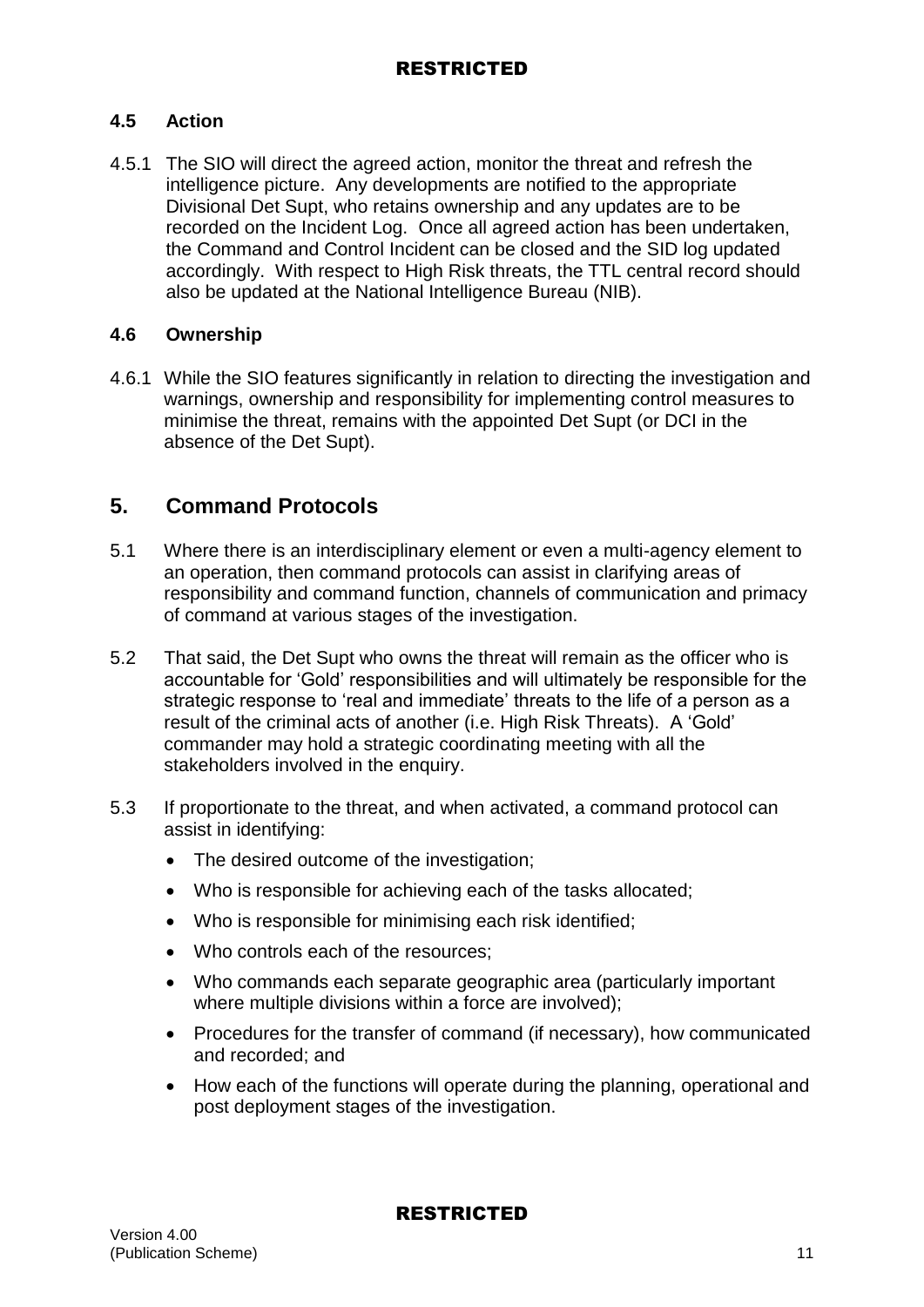- 5.4 To ensure consistency of approach when dealing with a TTL scenario, the Det Supt will be accountable for both 'Silver' and 'Gold' responsibilities - assessing the extent of a TTL and ensuring that an appropriate tactical plan is formulated to minimise or eliminate risk. **Note**: If the threat emerges from an ongoing Force Operation / Major Inquiry then the SIO for that operation or inquiry, will have the responsibility for assessing the risk and the decision process as how to manage the TTL. That said, the Det Supt or DCI from the relevant Territorial Division still owns the threat and the SIO will liaise with the Det Supt or DCI accordingly. A separate flowchart has been produced to manage this process and is attached at Appendix 'I'.
- 5.5 The SIO will be accountable for 'Bronze' responsibilities the implementation of the tactical plan to minimise or eliminate the TTL and to apprehend any suspect.

## **6. Nature and Sensitivity of Intelligence Sources**

- 6.1 **Information has been removed due to its content being exempt in terms of the Freedom of Information (Scotland) Act 2002, Section 35, Law Enforcement.**
- 6.2 **Information has been removed due to its content being exempt in terms of the Freedom of Information (Scotland) Act 2002, Section 35, Law Enforcement.**
- 6.3 **Information has been removed due to its content being exempt in terms of the Freedom of Information (Scotland) Act 2002, Section 35, Law Enforcement.**
- 6.4 Some of the persons under threat (or those posing the threat) will be involved in serious and organised crime or other criminal activity. Some may be aware that a threat exists against them. A duty of care to take reasonable steps to protect such persons is not lessened by their involvement in serious crime. The police must be cognisant that warning such persons of a threat to their life may, in itself, heighten tensions, provoke repercussions or expose intelligence sources. Consequently, a balance has to be struck and maintained when determining what disruptive or proactive action, if any, should be taken.
- 6.5 **Information has been removed due to its content being exempt in terms of the Freedom of Information (Scotland) Act 2002, Section 35, Law Enforcement.**
- 6.6 **Information has been removed due to its content being exempt in terms of the Freedom of Information (Scotland) Act 2002, Section 34, Investigation by Scottish public authorities and proceedings arising out of such Investigations.**
- 6.7 Intelligence may suggest use of firearms or other weapons and therefore, officers being tasked to take action on that intelligence must be made aware of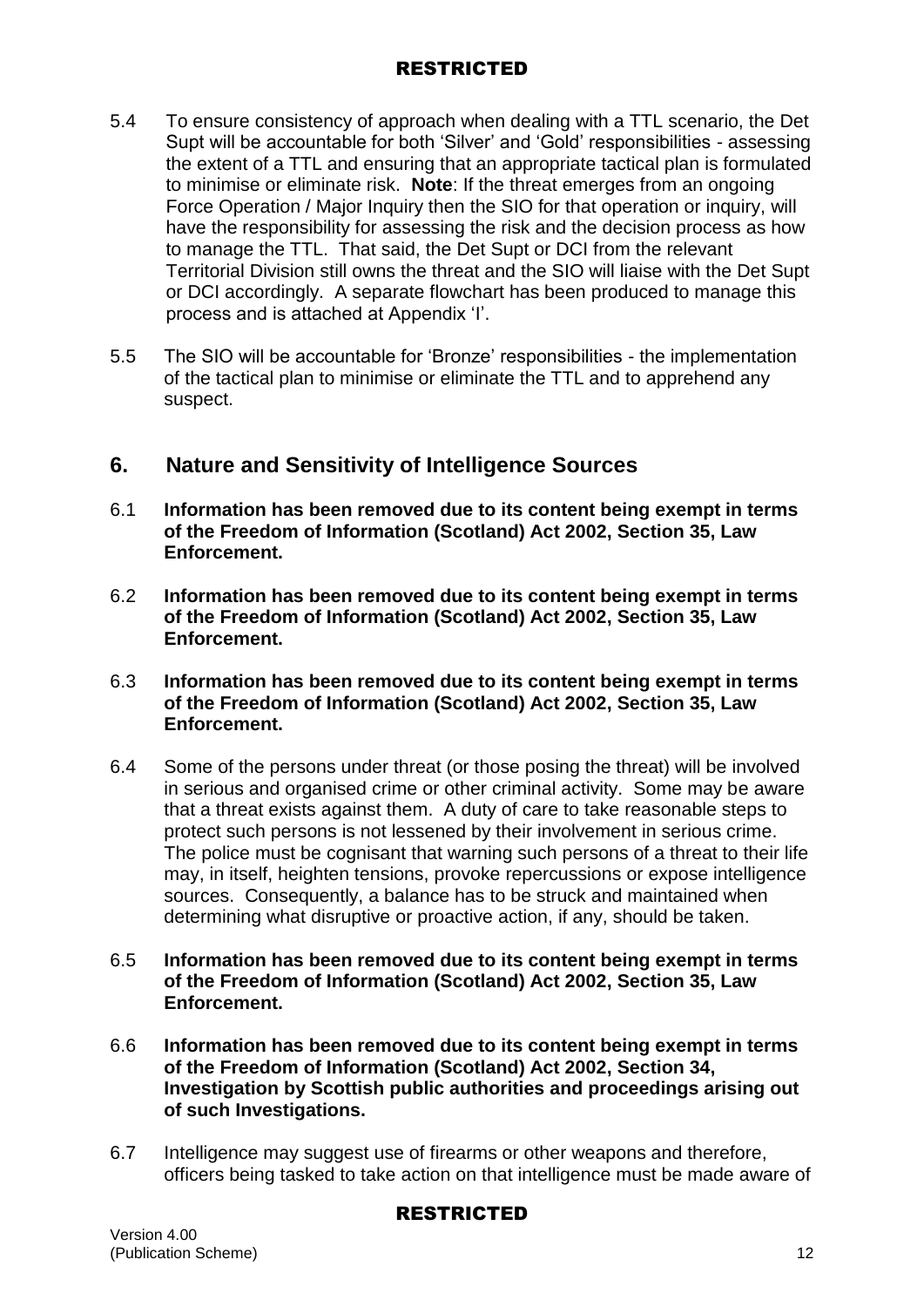the risks. In such circumstances, to allow appropriate risk and impact assessments to be conducted a Firearms Silver Commander will be appointed in addition to the incident Silver Commander, and officers will be made fully aware of the specific risk(s) and associated intelligence.

- 6.8 Where firearms are likely to be involved in the assessed threat and/or firearms may be deployed as part of the police tactical response then in addition to risks associated with operational officers' own safety, consideration should always be given to the dangers that may be caused to the general public.
- 6.9 Officers should follow the guidance contained within the Armed Policing Operations SOP in relation to firearms related incidents.

## **7. Intelligence from other Law Enforcement Agencies**

- 7.1 LEAs have established protocols for dissemination of intelligence. These protocols seek to ensure that, where there is a TTL or serious injury to any person, operational officers are provided with all necessary information to ensure their own safety as well as protection of the source of the intelligence.
- 7.2 Such protocols will not prevent the dissemination of intelligence regarding a TTL. Operational officers should therefore act in accordance with the guidance in this SOP in the knowledge that the intelligence has been gathered according to those protocols and has been provided to coordinate a proper policing response, aimed at protecting public safety.

## **8. Time Critical Intelligence**

8.1 Where delay in acting on intelligence may increase the risk of death or serious injury to any person, information or intelligence will be disseminated immediately (un-assessed if necessary).

# **9. Creation of a Command and Control Incident**

9.1 The principles of Command and Control are highly relevant to dealing with a TTL. An established, tested and recognisable process for responding to and managing a dynamic incident provides a platform for uniformity, consistency and visibility in regard to how TTLs are mitigated.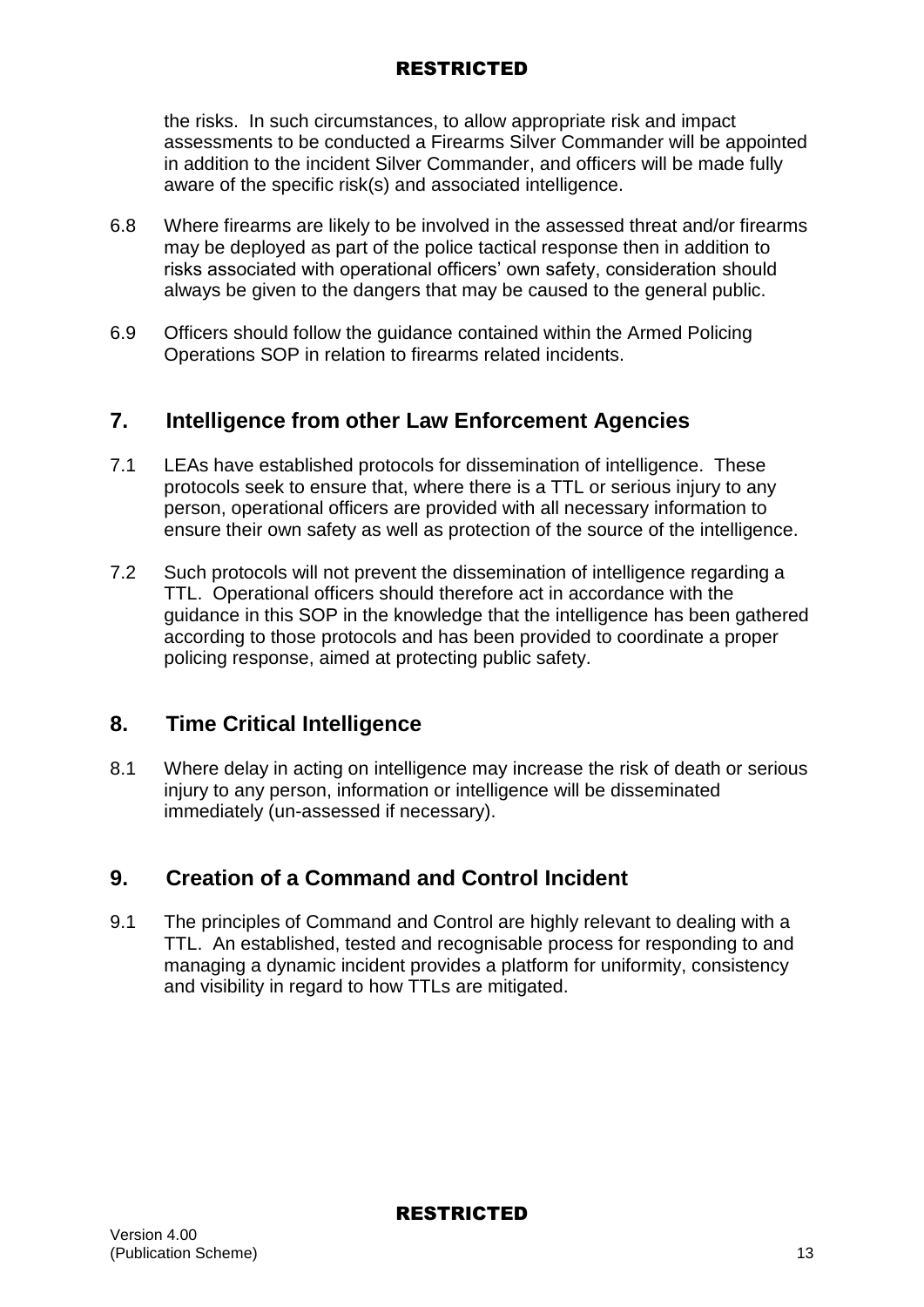- 9.2 On receipt of TTL information being received at an Area Control Room, a command and control incident should be created and this will ensure that Police Scotland has an overview of the matter.
- 9.3 Creation of a Command and Control incident will ensure that the threat is properly monitored throughout the duration of the threat. Staff at the relevant Intelligence Unit of the Territorial Division, who should be involved in the assessment of the threat and who have an enhanced level of intelligence access, will research SID and other available databases and systems and update the relevant Det Supt.
- 9.4 The command and control incident must include policy decisions made by the officer with ownership, after consultation with the DIM, SIO, and/or other departments.
- 9.5 This will provide an accurate flow of information, research undertaken, decisions made and resources allocated. Where the intelligence stems from a sensitive source the command and control incident should be marked 'VIEW RATED' (RESTRICTED).
- 9.6 If it is established that a report is malicious or false, or a decision has been taken not to issue any TTL Notices as other action has been undertaken, i.e. proactive or disruption measures, the incident must still be fully updated, appropriate markers placed on the command and control incident and a SID log created outlining the circumstances as directed by either the Det Supt or the SIO.

# **10. Threat/Risk Assessment**

- 10.1 Once the officer of Inspecting rank has been notified and briefs the Det Supt, who becomes the initial owner of the threat, the person tasked with making the initial assessment will be responsible for ensuring that this is coherent and that all available information has been taken into account.
- 10.2 A threat assessment must take into account all known information regarding the victim, the perpetrator and the source, including any new intelligence or information received after the initial report.

#### 10.3 **Information has been removed due to its content being exempt in terms of the Freedom of Information (Scotland) Act 2002, Section 35, Law Enforcement.**

- 10.4 The risk to the local community, or police officers that may come into contact with a known perpetrator on unrelated operational matters, must also be assessed.
- 10.5 **Information has been removed due to its content being exempt in terms of the Freedom of Information (Scotland) Act 2002, Section 35, Law Enforcement.**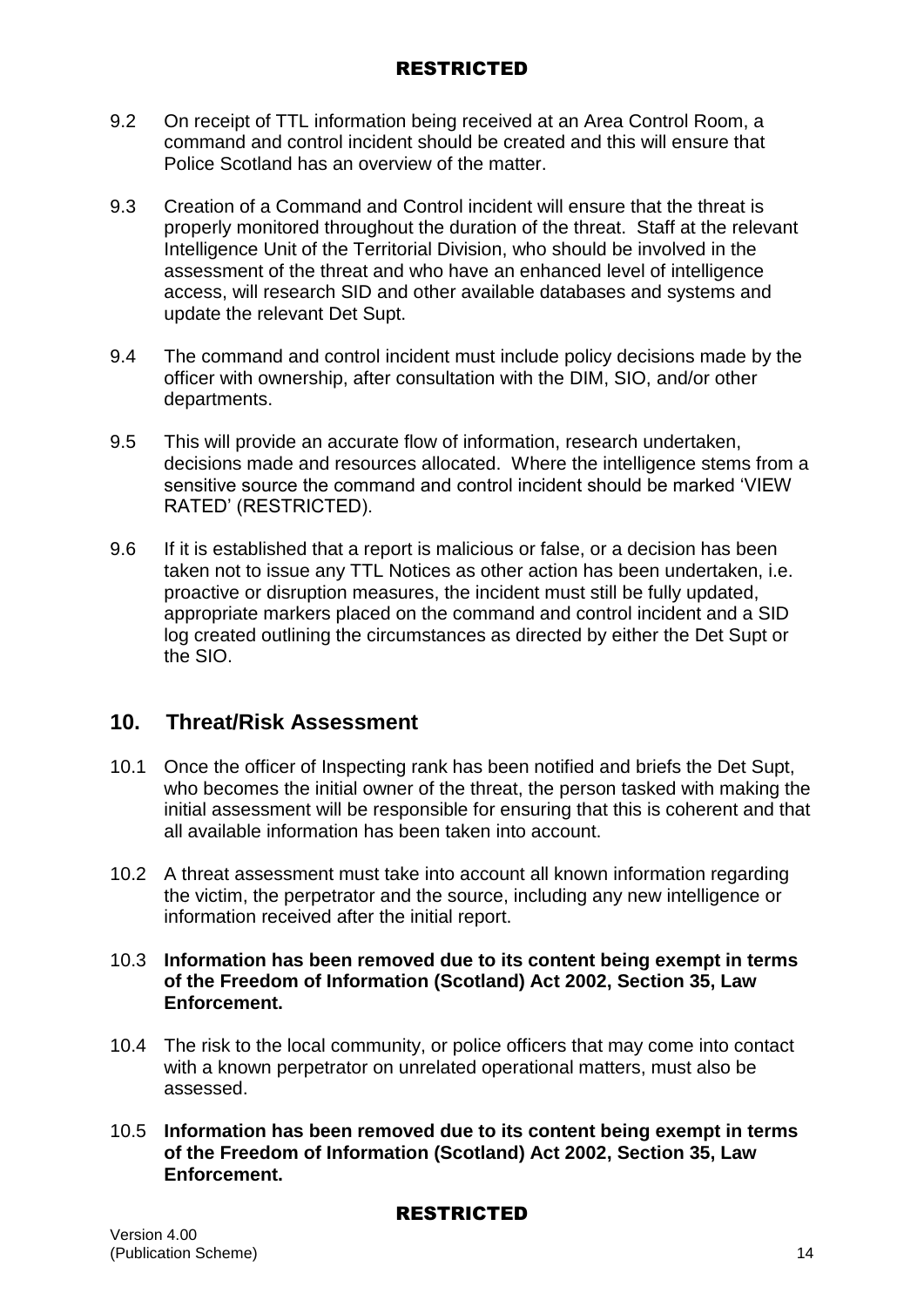- 10.6 For those instances where the initial report of a TTL is being handled by call centre staff or front line Police Officers, then initial intelligence checks should be made with the relevant DIM or his/her deputy for the relevant area. Please note that in any instance where the DIM or his/her deputy is involved in making a risk assessment, the threat is not owned by the DIM, but by the identified Det Supt or DCI.
- 10.7 It is recommended that a Risk Assessment Form be completed when dealing with a 'High Risk' TTL incident. In circumstances where Police Scotland receives the initial report of a TTL then passes the threat to another Force for ownership, this risk assessment form should be completed to offer a standardised product to assist that Force in managing the overall threat.
- 10.8 The risk assessment form gives consideration to the under noted process:
	- Assessment of threat;
	- Analysis of the risk;
	- Probability of the risk occurring;
	- Control Strategy (considering Tactical menu of options); and
	- Risk assessment post control strategy.

### **11. Intelligence Evaluation**

- 11.1 The objective of the 5x5x5 intelligence evaluation system is to ensure the best possible protection for, and assessment of, sources of intelligence, while at the same time safeguarding the rights of individuals. It is also designed to enable an objective judgement to be made of the value and reliability of the intelligence contained within the report.
- 11.2 The dissemination codes were added to meet requirements of the Human Rights Act and the Data Protection Act (DPA 2018). It is important when considering a response to a TTL that the dissemination code, if included, is taken into account and met.

#### 11.3 **Information has been removed due to its content being exempt in terms of the Freedom of Information (Scotland) Act 2002, Section 35, Law Enforcement.**

11.4 Further advice and guidance on intelligence evaluation and its assessment can be obtained from the relevant DIMs and/or NIB.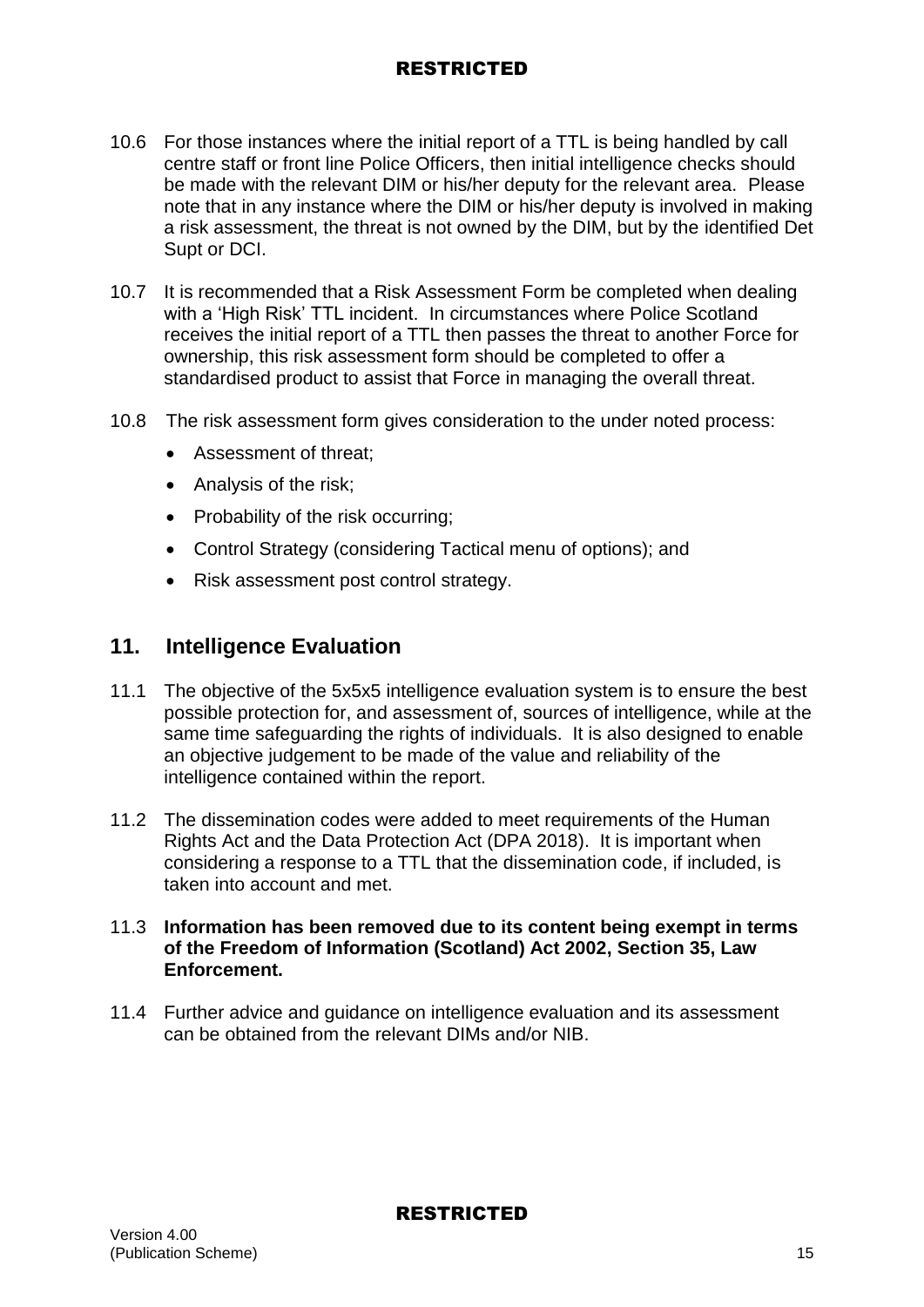## **12. Threat Level and Response**

#### **12.1 Low – No Real Threat and/or Immediate Risk**

- 12.1.1 When an initial risk assessment concludes that there is no real or immediate threat or risk, the threat can be regarded as Low and the officer with ownership (i.e. Det Supt) will record the fact that the threat is not considered real and/or as immediate. However, the threat must continue to be monitored and any additional intelligence or information used to reassess the threat level.
- 12.1.2 The command and control incident must include policy decisions made by the Det Supt with ownership of the threat, after consultation as necessary with the relevant DIM or other intelligence departments. This will provide an accurate flow of information, research undertaken, decisions made and resources allocated.
- 12.1.3 If any additional information comes to light at a later stage that indicates the threat has increased, the owner of the threat will be responsible for ensuring that the matter is reassessed and any necessary action is taken. Should the level of threat decrease, resulting in the decision to reduce or withdraw resources, the command and control incident must be updated.
- 12.1.4 In addition a SID log, containing as much information as possible, must be created on the instructions of the Det Supt.

#### **12.2 Medium – Threat Considered Conditional**

- 12.2.1 A Medium threat is a threat that is conditional (i.e. it is dependent on some enabling factor that is not currently satisfied), or one where the perpetrator does not have the current ability or opportunity to carry it out, and there is no credible immediate threat to life to an identifiable victim, or by an identifiable perpetrator, or at an identifiable location. A Medium threat can escalate rapidly if any of the prevailing circumstances change.
- 12.2.2 When considering therefore, whether a threat is medium risk, all material factors must be considered; for example, the nature of the threat and the capability of those thought to be involved in carrying out the alleged threat. At all times, the police response must be proportionate and engage any known or suspected time scales. Additionally, the potential perpetrator's opportunity must be examined, for example, is either party within a police/prison establishment?
- 12.2.3 Where a threat is considered medium risk, the appropriate Det Supt should be advised. The Det Supt will maintain ownership of the threat, and after the appropriate risk assessment has taken place, that officer should ascertain any levels of intervention or disruption that should be undertaken.
- 12.2.4 The Command and Control incident must include policy decisions made by the officer with ownership, after consultation with the Intelligence Manager, SIO or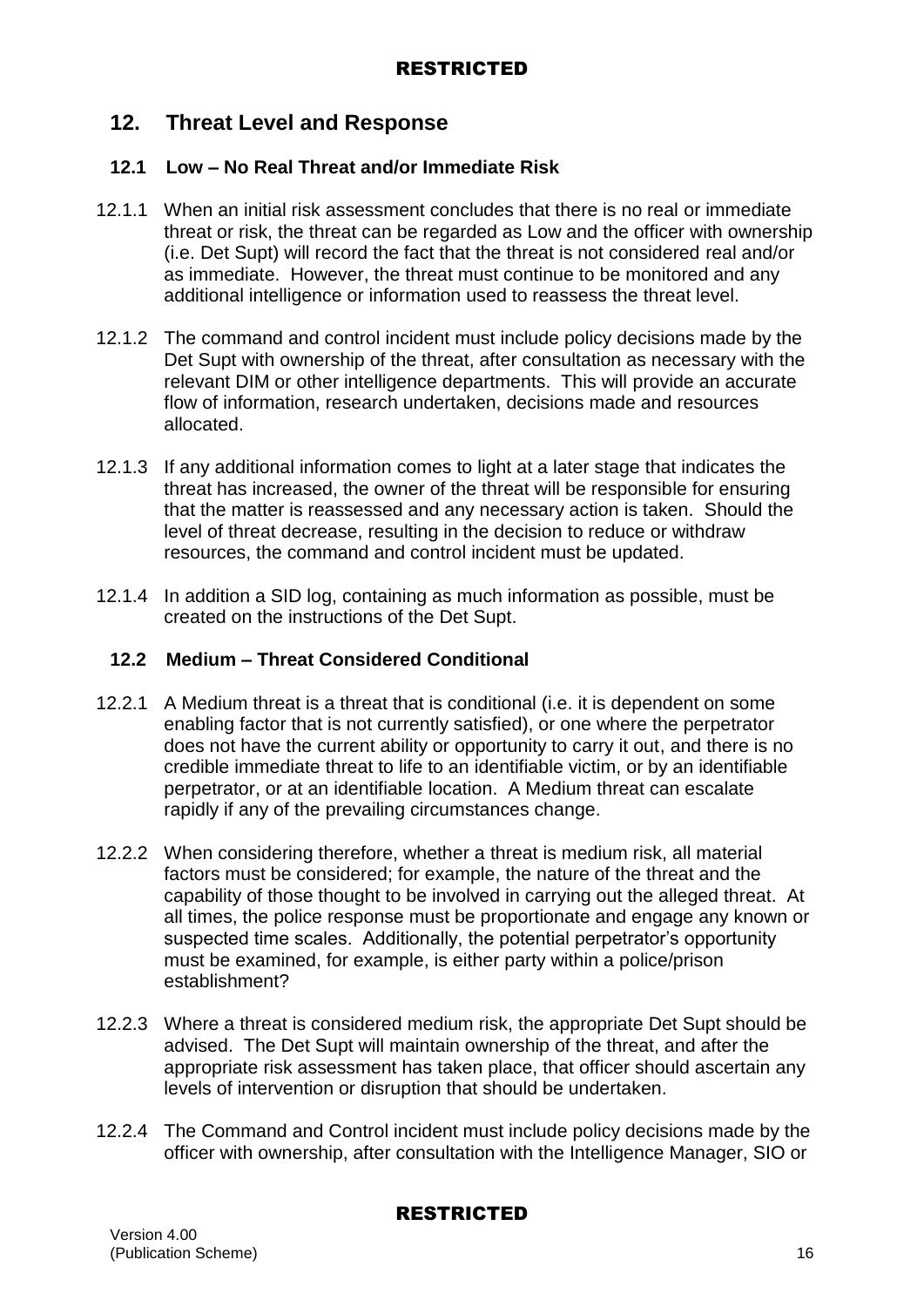other departments. This will provide an accurate flow of information, research undertaken, decisions made and resources allocated.

- 12.2.5 The Det Supt will ensure that steps are taken for any new intelligence to be reviewed as it arises. Any change in the intelligence will require a reassessment of the threat. The Det Supt will consider any of the range of tactical options available, to eliminate or minimise the threat to the intended victim, the community or police officers.
- 12.2.6 The Det Supt will be responsible for managing, reviewing the risk and threat and ensuring all necessary action is taken to minimise the threat. Consideration should also be given to notifying the 'on call' Chief Officer at the first available opportunity and in any event within 24 hours.
- 12.2.7 Should the level of threat decrease, resulting in the decision to reduce or withdraw resources, the Command and Control incident must be updated. In addition a SID log to this effect containing as much information as possible must be created.

## **12.3 High – Real and Immediate Threat to Life**

- 12.3.1 A High threat, assessed as being specific, is a credible immediate threat to life to an identifiable victim, or by an identifiable perpetrator, or at an identifiable location. It may be conditional. If neither victim nor perpetrator can be identified, then the threat should be termed non-specific and responded to accordingly.
- 12.3.2 The appropriate Det Supt should be advised of all High Risk TTLs. He/she will maintain ownership of the threat. After the appropriate risk assessment has taken place that officer should ascertain any levels of intervention or disruption that should be undertaken to minimise the threat to the intended victim, the community and police officers, and declare this as a critical incident.
- 12.3.3 The Command and Control incident must include policy decisions made by the Det Supt, after consultation with the DIM or other departments. This will provide an accurate flow of information, research undertaken, decisions made and resources allocated.
- 12.3.4 The Det Supt remains the 'owner' of the threat, and it is good practice to also advise the 'on call' Detective Superintendent, SCD. Consideration should also be given to notifying the 'on call' Detective Chief Superintendent and, as appropriate, the 'on call' Chief Officer at the first available opportunity and in any event within 24 hours.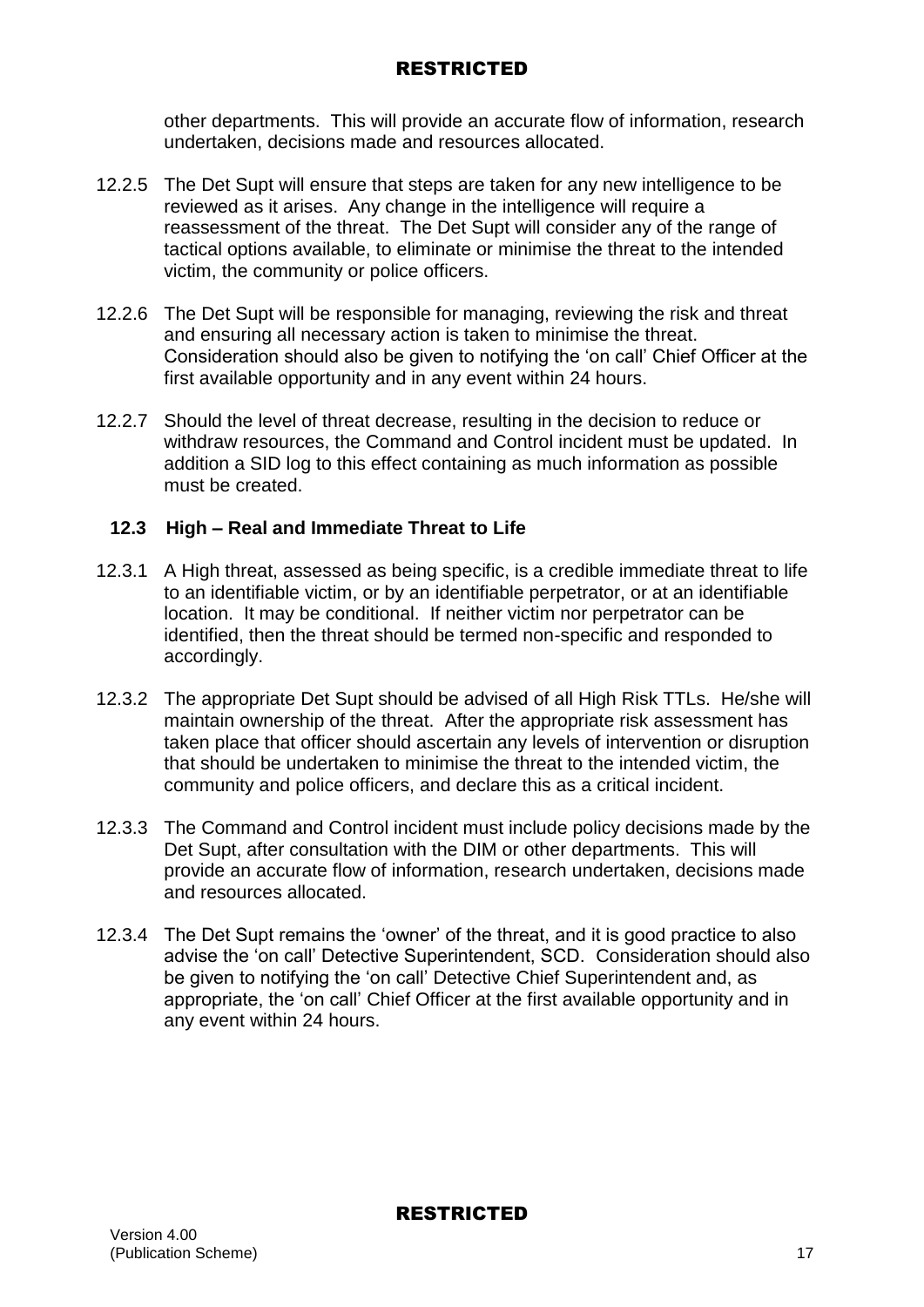## **13. Resolution – Proactive/Disruptive Responses**

- 13.1 Threats that have been assessed as Low Risk or Medium Risk fall short of the definition of Threat To Life in its truest form (where there is a real and immediate threat to life); however it is useful to consider the responses to these threats alongside the response to High Risk TTLs as there are some similar and some common practices for dealing with all levels of threat.
- 13.2 For clarity, initial reports that have subsequently been assessed as a Low Risk Threat or Medium Risk Threat cease to be classified as a 'Threat to Life' (TTL) at the point the assessment has been completed. These threats should be dealt with as per the instructions below and reviewed as appropriate in consideration of any change to the threat level assessment.

#### **13.3 Resolution of Low Risk Threats**

- 13.3.1 As owner of the threat, the Det Supt will ensure that the Command and Control incident is updated so that any subsequent information concerning the threat will be brought to his/her attention. Additionally, a SID log should be submitted. No further action need be taken unless more information comes to light.
- 13.3.2 **However, should it become apparent that a person is being repeatedly subjected to low level threats, there may be a need to initiate action to counter possible harassment or underlying domestic incidents**.
- 13.3.3 **Information has been removed due to its content being exempt in terms of the Freedom of Information (Scotland) Act 2002, Section 35, Law Enforcement.**

#### **13.4 Resolution of Medium Risk Threats and High Risk Threats to Life**

- 13.4.1 It is recommended that the police response to resolve a Medium Threat or High Risk TTL is for the Det Supt to appoint an appropriate SIO to take charge of the incident. An appropriate ACC should be notified if the planned response to a High Risk TTL incident involves the use of a Tactical Firearms Advisor (TFA), as from the evaluation of all available information it is assessed that the use of firearms could be involved in the TTL.
- 13.4.2 Primary concerns are the safety of the intended victim of the threat and the safety of the community and police officers. It will be the responsibility of the senior officer dealing with the threat to ensure that all immediate steps have been taken to minimise the risk. A menu of tactical options to assist in determining the measures is provided at Appendix 'E'.
- 13.4.3 This is not a definitive list. Tactics for each threat to life situation must be considered on a case-by-case basis.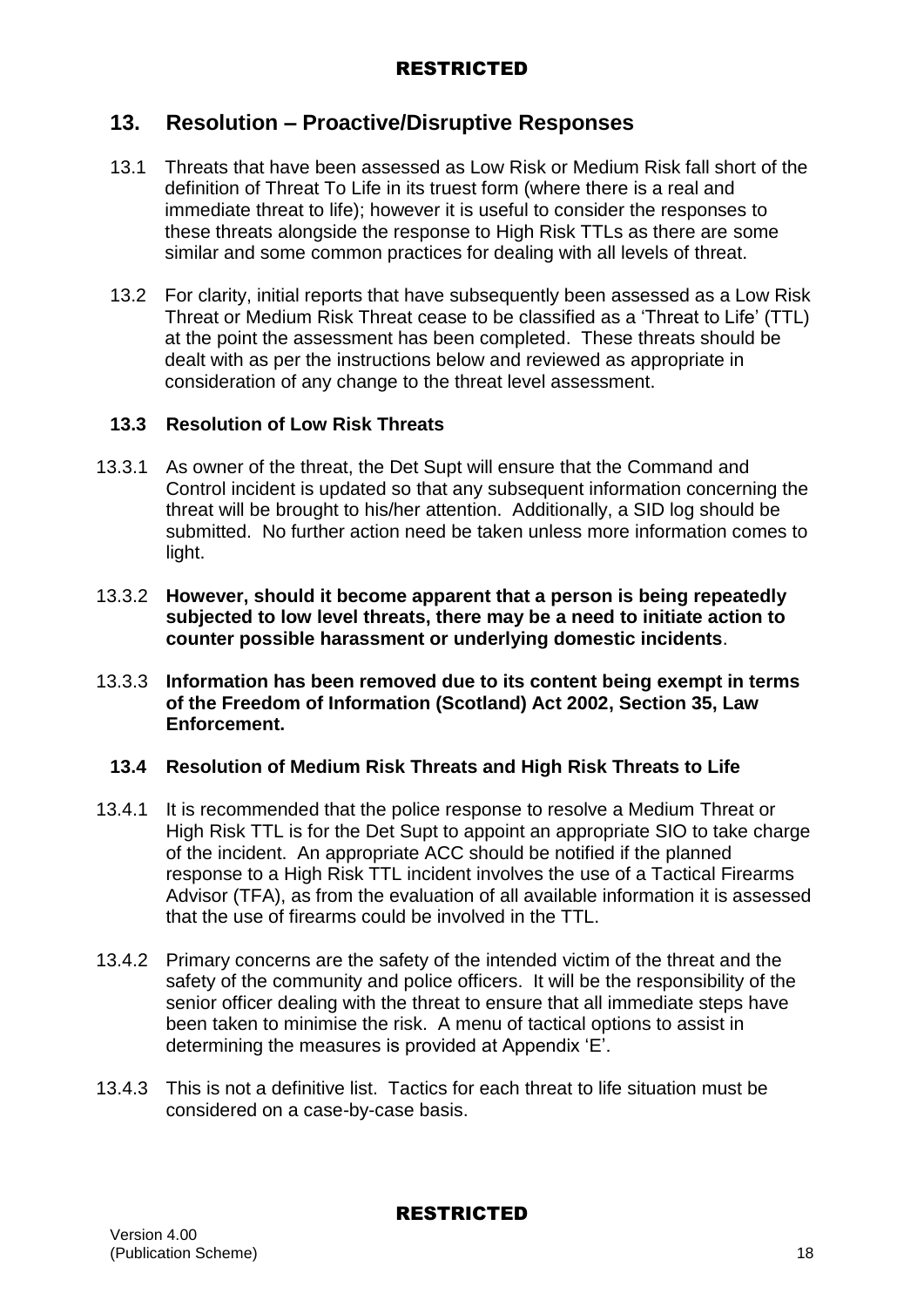#### 13.4.4 **Information has been removed due to its content being exempt in terms of the Freedom of Information (Scotland) Act 2002, Section 39, Health, safety and the environment.**

13.4.5 As previously documented, among the options available to resolve a threat are proactive responses, disruptive responses, an option to warn the intended victim or perpetrator, or the pursuit of investigative opportunities where crime or offences have been committed.

### **13.5 Proactive Response**

13.5.1 A proactive response may entail measures such as removing the victim to a place of safety or offering protection, while conducting covert and/or overt investigations to identify the perpetrator/potential perpetrator. Other options may include deployment of covert sources and techniques to obtain evidence or intelligence on the potential perpetrator, or in some circumstances to mount a wide ranging operation in response to developments as they arise. In any proactive response, the strategy must be clear and understood by those entrusted with its implementation and it must be formally agreed and documented by the officer responsible for oversight of the response to a High Risk threat, who will usually be of Det Supt rank.

#### **13.6 Disruptive Response**

- 13.6.1 A disruptive response is designed to prevent the intended / potential attack from occurring. Options for disruptive tactics are found within Appendix 'E'.
- 13.6.2 They are not exhaustive and in some circumstances may have little or no impact and as such, consideration should be given to contingencies in such events.
- 13.6.3 Where a disruption is planned, the SIO must take into account any collateral risks to the community or police officers, as well as considering the safety of the identified victim. It is recommended that a separate risk assessment is carried out for this disruption operation by the SIO.
- 13.6.4 The Det Supt and SIO will be responsible for obtaining appropriate advice and guidance from specialists when planning to disrupt a TTL which has been assessed as being either Medium or High. Such specialists may include Tactical Firearms Advisors, local patrol / community officers or Roads Policing officers.

## **13.7 Investigative Response**

13.7.1 Occasionally, intelligence that is received in respect of threats of violence or of an individual's intention to become involved in criminality will provide the SIO with investigative opportunities. It is essential that where these opportunities exist that they are prioritised and pursued and that every line of enquiry is exploited with a view to establishing a sufficiency of evidence that would lead to arrest and prosecution. Such crimes may include conspiracy offences. It is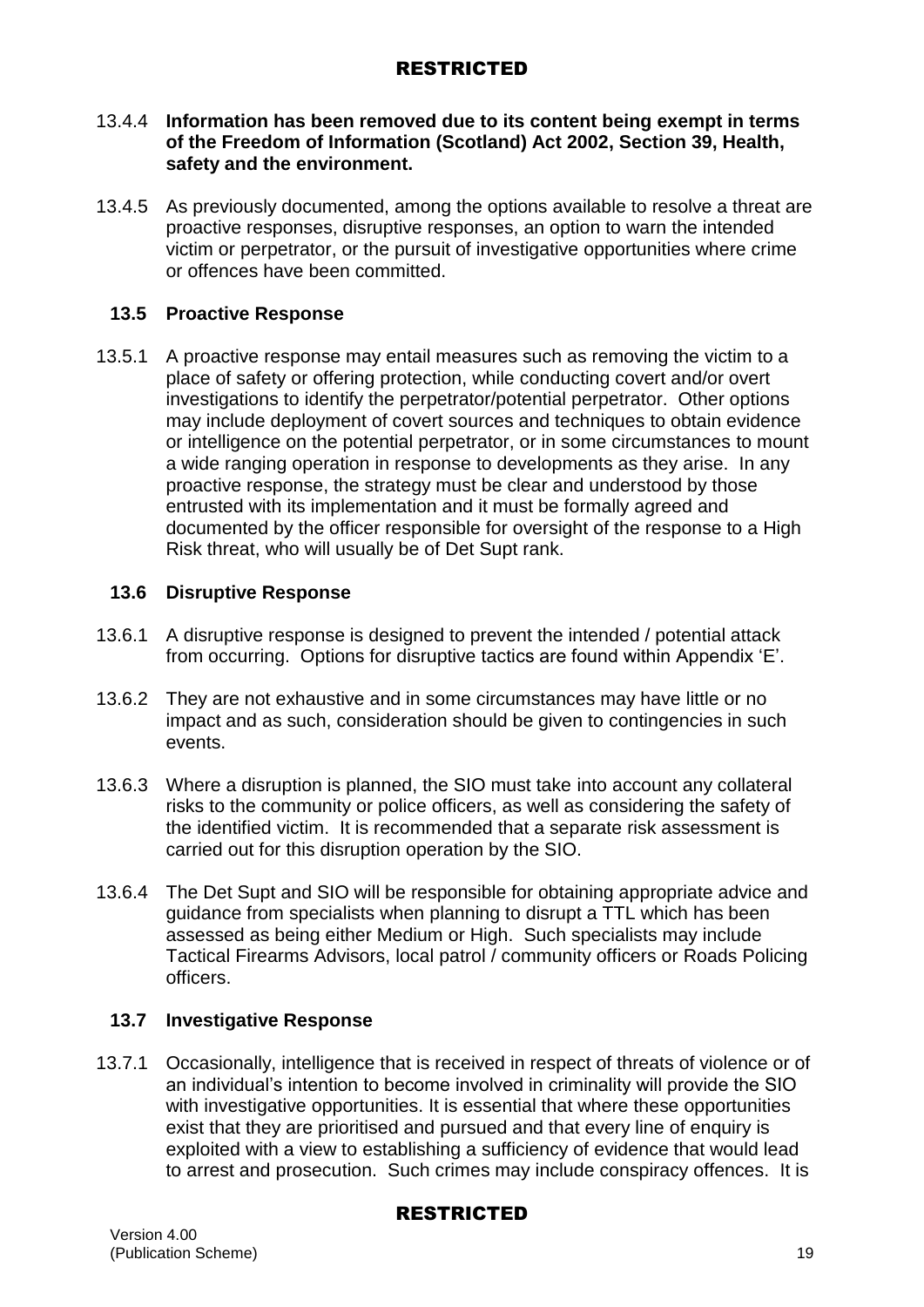of course essential that source protection issues are fully considered where an investigative response is followed.

#### **13.8 Option to Issue Warning Notice - Threat to Life Warning Notice/ Personal Safety Advice Warning Notice**

- 13.8.1 A warning to an identified victim may be issued when the officer in charge of the threat, believes that the identified victim should be made aware of the threat/risk against them. This warning process is known as the service of a TTL Warning Notice. The purpose of a Warning Notice is to notify the potential victim of the existence of a threat or risk towards them and to allow the potential victim to take precautionary steps to protect themselves, or to allow the victim an opportunity to consider the protective measures proposed by the police.
- 13.8.2 The Warning Notice can be for two purposes. The TTL Warning Notice is to be issued where the threat is considered as being 'real' and 'immediate'. A Personal Safety Advice Warning Notice is to be issued where there is intelligence to suggest that the individual's personal safety is at risk, but the threat is not 'real' and 'immediate', but may involve some form of lesser violence.
- 13.8.3 Note: If a victim has been subject to a previous or number of TTL Warning Notices or Personal Safety Advice Warning Notices and/or it is assessed from all available information that the victim is aware of the threat against him/her, each scenario has to be assessed on a case by case basis and it is for the Det Supt/or DCI to decide whether a further TTL Warning Notice or Personal Safety Advice Warning Notice has to be issued. The Command and Control Incident and associated SID log needs to be updated with the decision process accordingly.

#### **13.9 Option to Issue Disruption Notice - Threat to Life Disruption Notice/ Disruption Interview Notice**

- 13.9.1 The TTL Disruption Notice can also be for two purposes. The TTL Disruption Notice is to be issued where there is intelligence which indicates that an individual (perpetrator) is going to be involved in causing serious harm to another individual (victim) and it is assessed that the threat is 'real' and 'immediate'. A Disruption Interview Notice is to be issued where there is specific intelligence to suggest that individual/s are going to be involved in the commission of a serious crime and there is no available evidence to initiate an investigation.
- 13.9.2 A warning to the perpetrator may be issued when the Det Supt believes that the perpetrator should be made aware that the existence of the threat/risk posed by them is known.

#### 13.9.3 **Information has been removed due to its content being exempt in terms of the Freedom of Information (Scotland) Act 2002, Section 35, Law Enforcement.**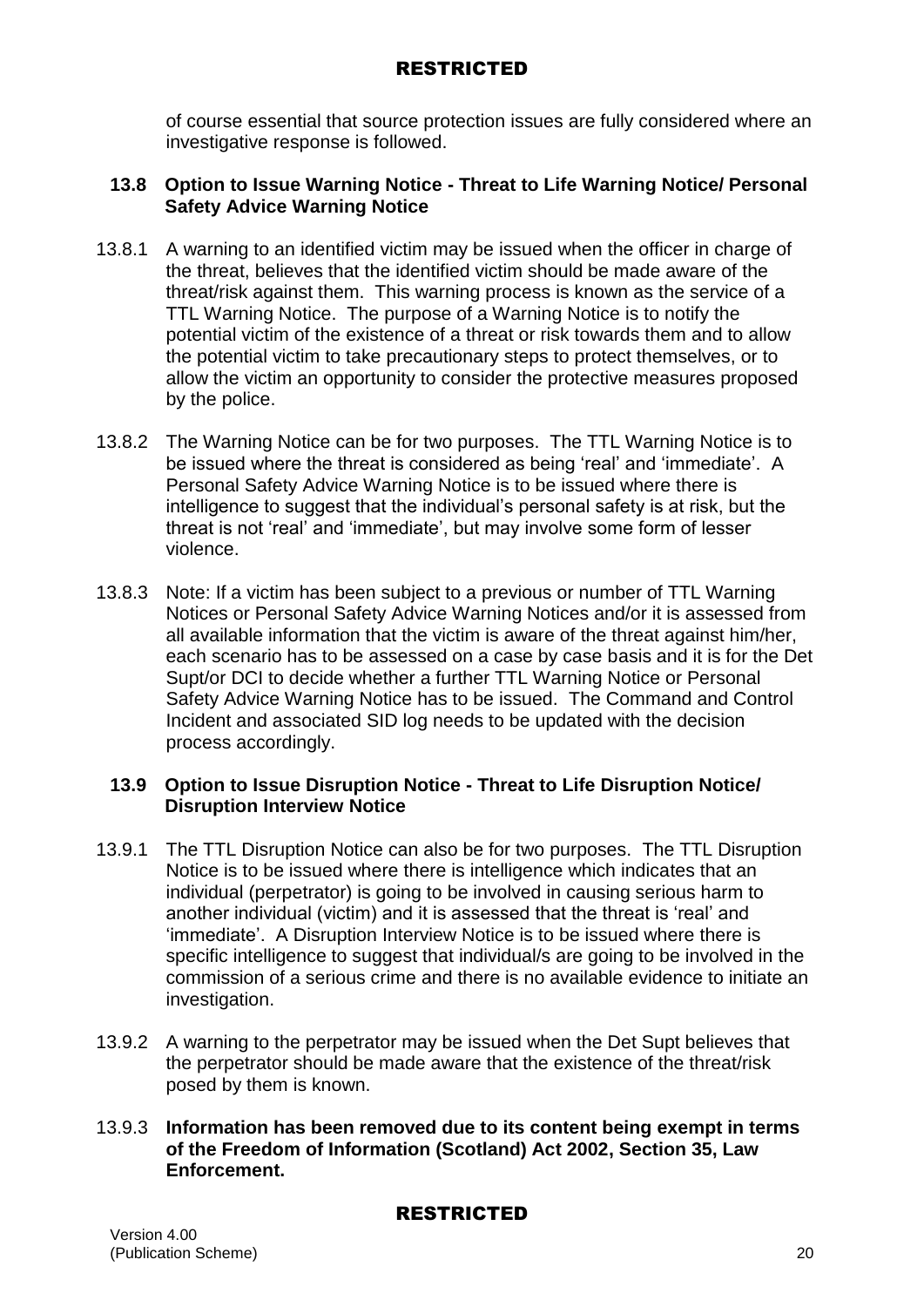- 13.9.4 As a general rule, when the life of a person is considered to be in a real and immediate danger from the criminal actions of another, the Police should warn the intended victim of the threat. The issue of such a warning should never be regarded as the only option and the following should be considered when deciding whether or not warnings are to be issued:
	- Is it likely that the warning may result in violence against another person?
	- **Information has been removed due to its content being exempt in terms of the Freedom of Information (Scotland) Act 2002, Section 35, Law Enforcement.**
	- Is this the first occasion a warning has been given or is it in a series?
	- Is this a strategic attempt by either party to try and identify the intelligence source?
	- Is it likely that the warning may exacerbate existing violence?
	- The service of a warning may not be effective, if so, what contingencies are in place?
	- Is the victim the source of the intelligence?
- 13.9.5 A Det Supt who decides to issue a Warning Notice to a potential victim and/or a Disruption Notice to a perpetrator should consult with the SIO if the incident relates to an ongoing major investigation, as a means to establish the risk and impact to that enquiry by such action.
- 13.9.6 If the Det Supt decides not to warn an intended victim or the perpetrator, the rationale for doing so must be documented and, if the matter is assessed as being a High Threat to Life involving the use of firearms, the Chief Officer having oversight must be consulted and must endorse the decision. If a warning is not issued, the Chief Officer, in consultation with the Det Supt must detail any alternative strategy to minimise the threat. Such measures may include a proactive investigation of the intended victim or perpetrator, or covert protective measures.
- 13.9.7 Where a warning is not issued, the intelligence must be monitored and the assessment must be reviewed accordingly. The Command and Control incident must also be updated to that effect.
- 13.9.8 Likewise, if a Warning or Disruption Notice is administered then that must be updated on the Command and Control incident.
- 13.9.9 Unless circumstances alter and immediate action is required, the SIO should await the outcome of the issue of the Warning and/or Disruption prior to continuing with any other action, such as a disruptive strategy, therefore it must be ensured that officers tasked to deliver a Warning and/or Disruption are fully briefed. It is also recommended that experienced officers are selected for this task and that the Warning and/or Disruption is issued as per the contents of the Warning or Disruption Notice to the intended victim/assailant.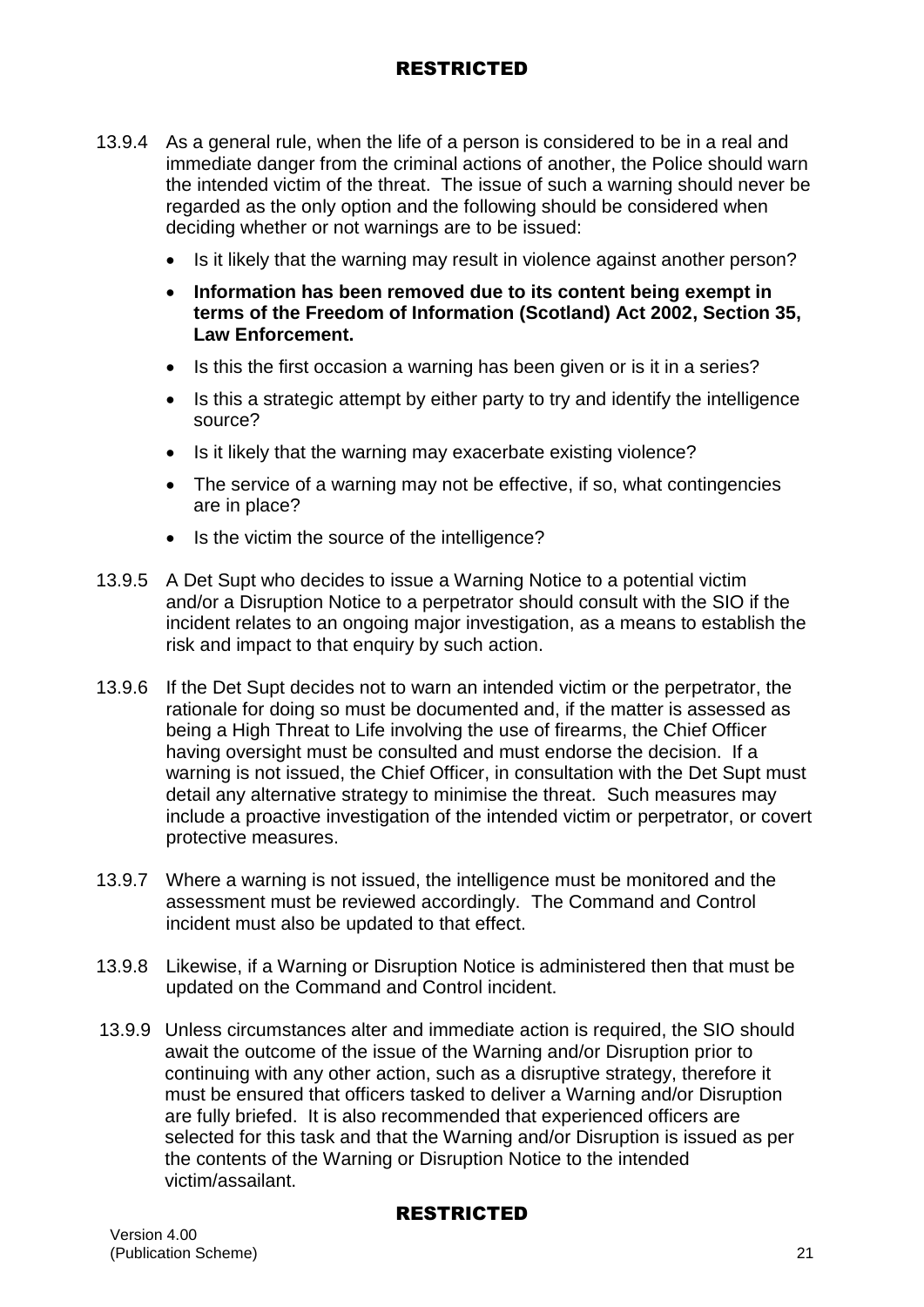- 13.9.10 **The potential victim/perpetrator will not be given a copy of the Warning or Disruption Notice under any circumstances. Officers should record the delivery of the Warning or Disruption Notice and the response, if any, from the recipient**.
- 13.9.11 Points to consider in respect of Warning and Disruption Notices are documented in Appendix 'F'.
- 13.9.12 Special consideration must be given to instances in which the recipients of such notices are incapable of signing the notices in acknowledgement of their content (for example if the recipient suffers from a relevant disability or they are unable to read and/or write). Consideration should also be given to utilising Language Line or the Interpreting Service where a Notice is to be issued to a non English speaker.
- 13.9.13 In out of hours circumstances where the on call DI for the relevant Division is involved in making a decision as to whether a Warning or Disruption Notice is issued, and the Warning or Disruption Notice is to get signed in another Division, then the relevant Notice can get signed retrospectively as long as the decision was logged on the Command and Control incident at that time.
- 13.9.14 Where it is assessed that the threat resulting from the TTL incident may present a risk to staff from partner agencies then consideration should be given to notifying that agency, e.g. where there may be a threat involving fire raising the SFRS NOLO can be contacted for advice and covert options including an enhanced response by fire service, without the intelligence being more widely disseminated.

#### **13.10 Disruptive Strategy**

- 13.10.1 If a potential victim/perpetrator acknowledges the Warning or Disruption Notice, the associated Command and Control incident must remain open. Any handover to other Officers must be noted within the log of the incident.
- 13.10.2 If the Det Supt or SIO is satisfied that an assessed level of threat appears to have diminished, the incident may be closed on their instruction, although any investigation into the crime of threats should continue. Where such an incident is closed, a full update must be included and a relevant SID log detailing the full circumstances **will** be created on the instructions of the Det Supt/SIO.
- 13.10.3 An 'occurrence' marker should be created on Command and Control for the information of officers who may be asked to attend further calls, related or not, at any specified location.
- 13.10.4 The Chief Officer must also be advised of the result of an enquiry if it is in relation to a High threat involving the use of firearms.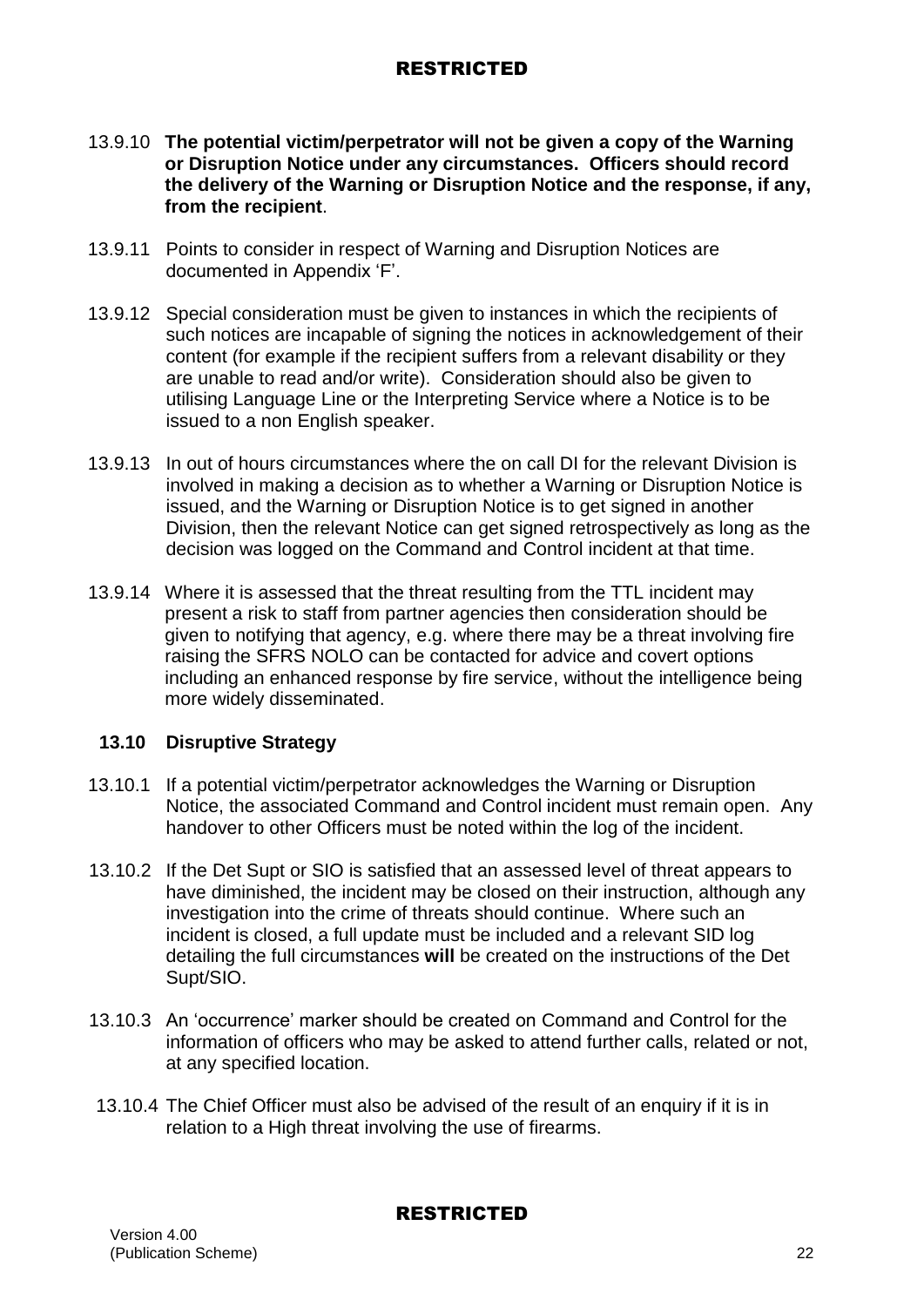- 13.10.5 In the event that the Warning or Disruption Notice could not be served, the SIO must consider other tactics to disrupt the situation, either in terms of the perpetrator, or of the intended victim, or the locus.
- 13.10.6 It is imperative that a TTL must not be left unresolved and the SIO must devise a tactical strategy that meets the needs of both the intended victim, as well as the local community.

# **14. Cross Force / Border or Inter Agency Operations**

- 14.1.1 Where an incident is cross-boundary or cross-border, all relevant parties must be made aware of the risk and the extent of the threat.
- 14.1.2 Where an incident traverses divisional boundaries but does not extend beyond Scotland, the relevant Det Supt for that Division or nominated deputy will initially act as SIO and will assume tactical responsibility for the matter.
- 14.1.3 If the matter involves cross-border implications and identifies a potential victim in another Force area outwith Scotland, immediate notification of this must be undertaken and the mitigation of the risk is then owned and coordinated by that Force.

# **15. Monitor and Review / Ownership**

## **15.1 Administration**

- 15.1.1 The Det Supt / SIO combination managing each threat will retain original documents at all times. Copies of TTL Disruption and/or TTL Warning Notice (in respect of High Risk TTLs) are to be submitted to the NIB once the threat no longer exists. All such communication should be handled as RESTRICTED under the Government Protective Marking Scheme (GPMS).
- 15.1.2 Copies of all original documents used to record and manage High Risk TTL incidents should be forwarded to the NIB who will act as a central record keeping unit for High Risk TTLs. As part of the administration process, it is assessed that the generation of a unique reference number for each High Risk TTL will be best practice. In view of the significant role played by intelligence, particularly intelligence derived from covert practice, it is further assessed that any central record keeping be vested in an intelligence unit well-versed in handling sensitive material relating to TTLs. The administration of Low and Medium Risk TTLs is a local responsibility.
- 15.1.3 The same process should be used to record the decision not to issue a TTL Warning/TTL Disruption Notice. It is useful to structure the rationale and context of the decision made.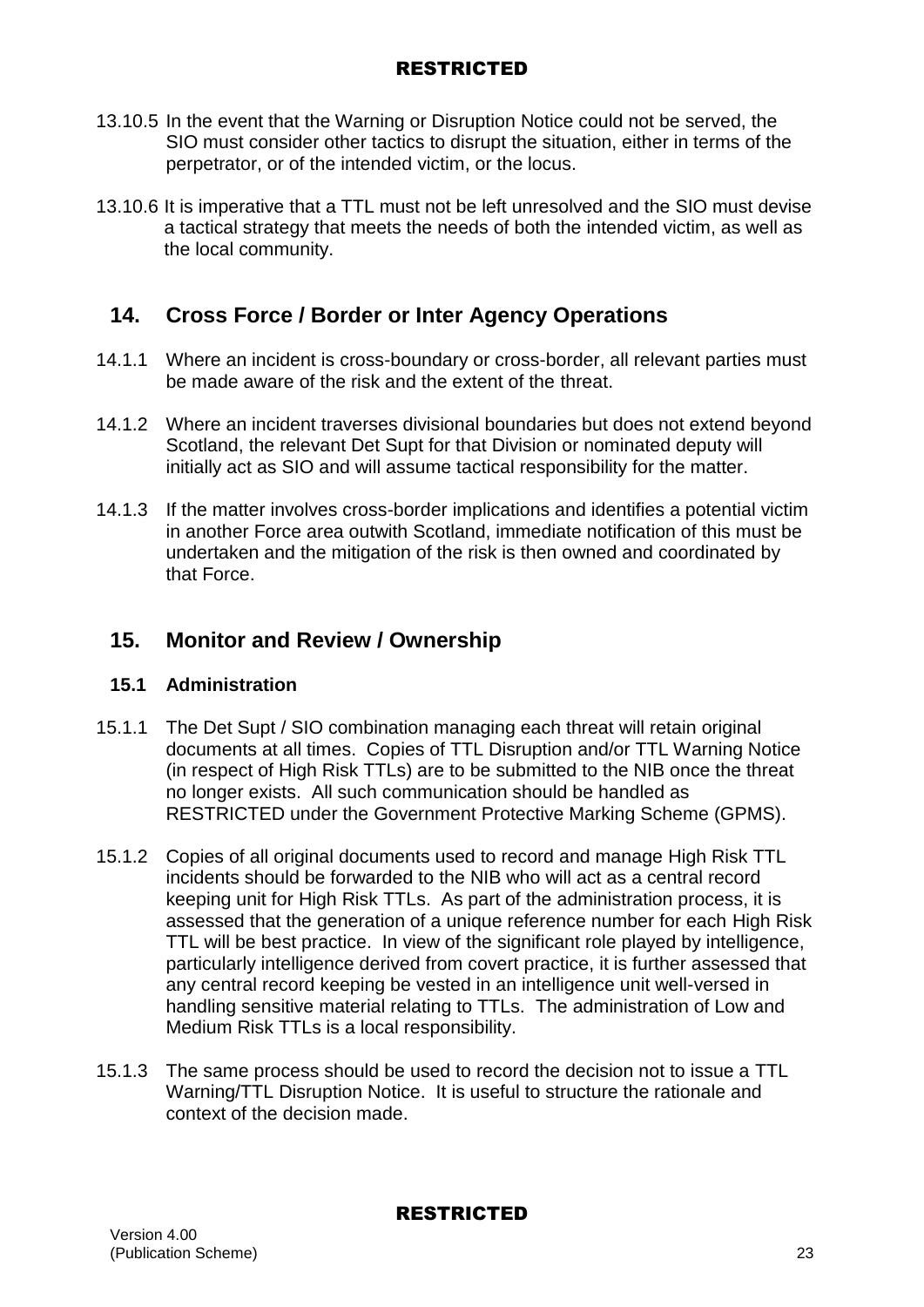- 15.1.4 This may be required at a future date in any judicial inquiry into the management of a threat to a third party, but also provide useful intelligence that links in with other information relating to criminal activity.
- 15.1.5 These policy decisions should also be filed in the designated record keeping unit and marked RESTRICTED under GPMS.
- 15.1.6 Where a Warning or Disruption Notice has been issued, the recipient will be invited to sign a notice and this will be witnessed by the serving officers.
- 15.1.7 Not all parties will be amenable to the police and where the recipient refuses to sign the notice the serving officers will record the fact of refusal on the notice and sign it themselves.
- 15.1.8 Copy TTL Warning/ TTL Disruption Notices and copies should be forwarded to NIB and marked RESTRICTED under GPMS.

## **15.2 Managing Ongoing Threat to Life Incidents - Ownership**

- 15.2.1 In all cases, particularly where a Warning or Disruption Notice has been given, a review is to be carried out by the Det Supt as follows:
	- Initial review to be made within 48 hours after the issue of the Notice, or as soon as is reasonably practicable;
	- Intelligence updates and threat assessments should be monitored accordingly;
	- Record the decision making process;
	- Consider the re-assessed risk factor to determine the appropriate response.
- 15.2.2 Any subsequent review to be made no longer that 7 days after the previous review and every 7 days thereafter until there is deemed to be no longer a threat (see update in paragraph 17 below for SID flags). Only once the threat has been reduced and signed off by the Det Supt, should the threat be deemed to be no longer viable at that particular time.

# **16. Considerations for Scottish Prison Service**

- 16.1.1 If the intended victim or perpetrator is in custody within a Scottish Prison Service establishment (SPS) this SOP remains applicable. The relevant intelligence should be disseminated to the Prison Public Protection Unit and the relevant Prisons Intelligence Management Unit. Thereafter consultation between both organisations should seek to mitigate any immediate risk. Arrangements can then be made to issue the TTL Warning Notice / TTL Disruption Notice /Personal Safety Advice Warning Notice /Disruption Notice.
- 16.1.2 Police generated intelligence should therefore be dealt with as per the SOP the fact persons named are within a prison is irrelevant on most/if not all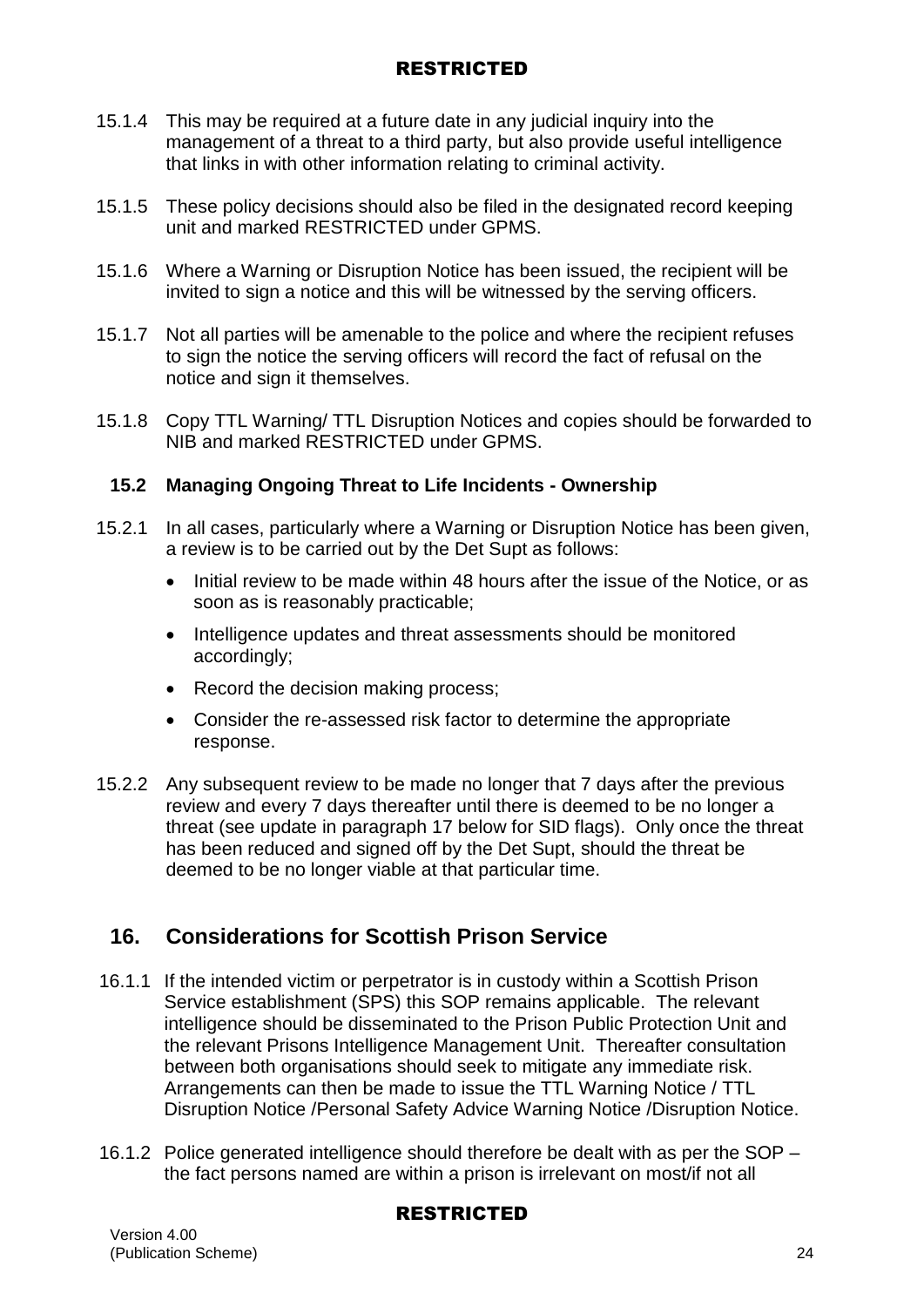occasions. The issuing of TTL Warning Notice / TTL Disruption Notice /Personal Safety Advice Warning Notice /Disruption Notice should be progressed by Police Scotland as would have been the case if the victim/perpetrator were out in the community.

16.1.3 During office/prison operational hours in circumstances where Police Scotland require to assess the risks to the source, re prison sourced intelligence i.e. should any action be taken against the person(s) posing the risks to others, or persons at risk of harm - SCD Prison Intelligence Unit should be contacted and will act as the conduit with the relevant Prison or SPS Public Protection Unit.

The following enquiries will be made of the SPS:

- **Information has been removed due to its content being exempt in terms of the Freedom of Information (Scotland) Act 2002, Section 35, Law Enforcement.**
- Is there an opportunity to develop this intelligence?
- **Information has been removed due to its content being exempt in terms of the Freedom of Information (Scotland) Act 2002, Section 35, Law Enforcement.**
- 16.1.4 The result of these enquires will be provided to SIO/Divisional contact thereafter for full police assessment.
- 16.1.5Outwith office/prison operational hours where assessed risks are such that action needs to be progressed as a priority, then the on call DI for intelligence should be contacted and will act as a conduit to share relevant information with identified SPOCs in the relevant SPS establishment

# **17. SID Entries**

- 17.1.1 Officers will ensure that on every occasion an intelligence entry is created in SID with the subject heading THREATS - TTL. An A11 log will detail circumstances surrounding the issue of the Threat to Life Warning Notice with the subject heading THREATS - TTL - TTN or in the case of a Disruption Notice THREATS - TTL - DTTN. Should the recipient provide explanation as to why they are under threat a witness statement and separate intelligence entry should be created and graded appropriately.
- 17.1.2 To ensure that subsequent reviews of the threat are maintained, a flag on the SID log should be created to appear in the Local Intelligence Office (LIO) queue for review, thereafter the log will be updated (including action taken etc) and a new review period set.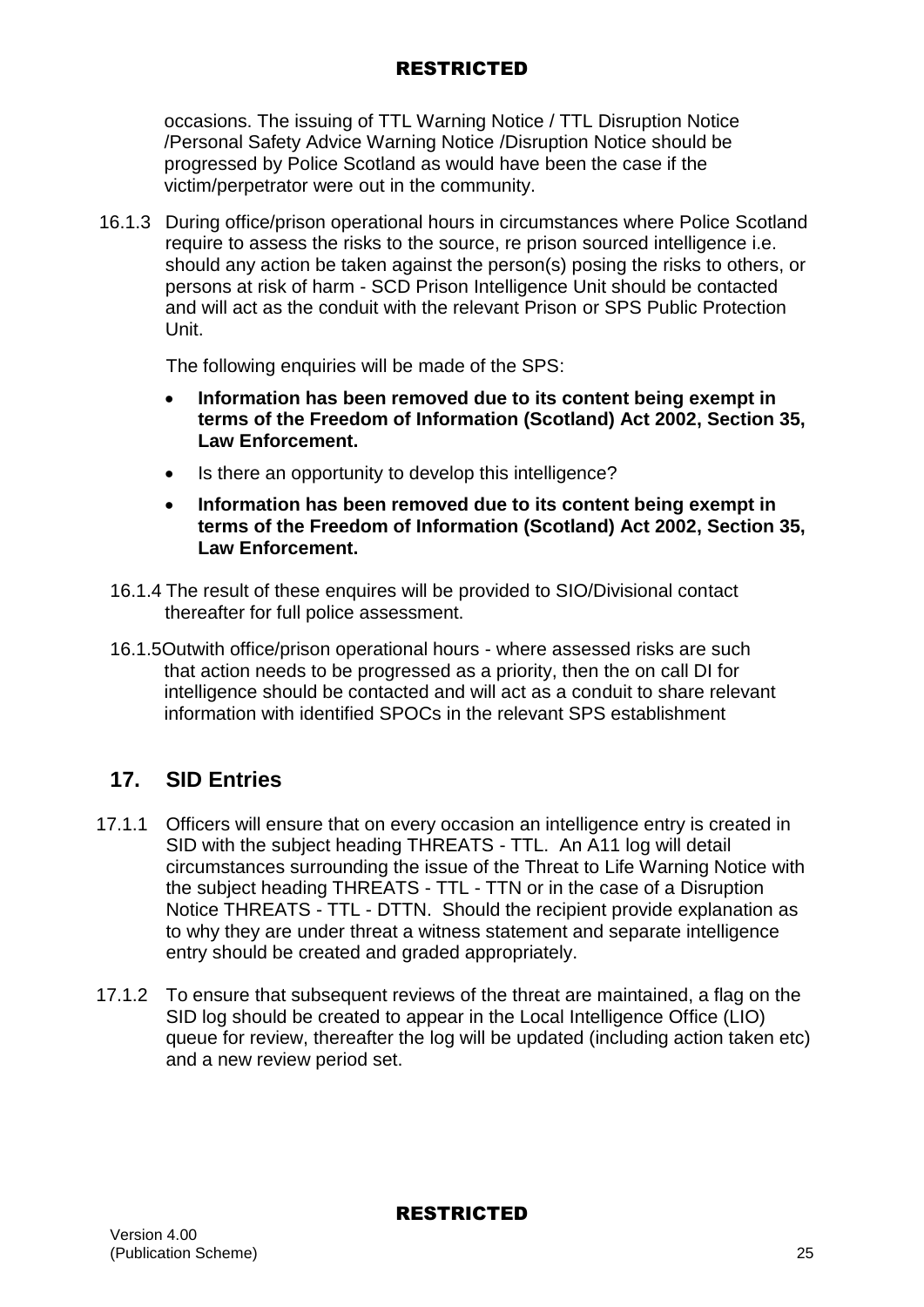# **18. Recording Threats to Life on PNC**

- 18.1.1 The presence of a TTL warning will be recorded on PNC using an appropriately worded Locate Information entry. These entries fall into two different categories:
	- (i) The subject has been served with a TTL Warning/ TTLDisruption Notice;
	- (ii) The person is the subject of a TTL Enquiry, enquiries now concluded, no requirement for TTL Warning/TTL Disruption Notice.
- 18.1.2 As the threat to life scenario progresses at each review, the content and the PNC Locate Information entry must also be reviewed.
- 18.1.3 Close liaison is required with NIB who is responsible for managing the Threat to Life on PNC to implement an administration process.
- 18.1.4 There will also need to be a robust audit process in place to avoid inadvertent weeding of the entry.
- 18.1.5 Examples of TTL PNC entries are provided in Appendix 'G'.

## **19. Summary of Rank / Role Specific Responsibilities**

- 19.1 The Det Supt is responsible for assessing the extent of a TTL and for ensuring that appropriate action is taken to minimise the risk. If the threat emerges from an ongoing major investigation, the SIO will have responsibility for the risk assessment and TTL decision. The implementation of control measures to minimise the risk is the responsibility of the relevant Division.
- 19.2 The NIB is responsible, on behalf of the Det Supt, NIB, SCD, for managing and providing advice on all matters associated with the issue, preparation, content and retention of TTL Warning and TTL Disruption Notices. These TTL Notices will not be issued until discussion with staff within the designated intelligence unit has taken place. For control and auditing purposes, all TTL Notices will be allocated a unique reference number (URN).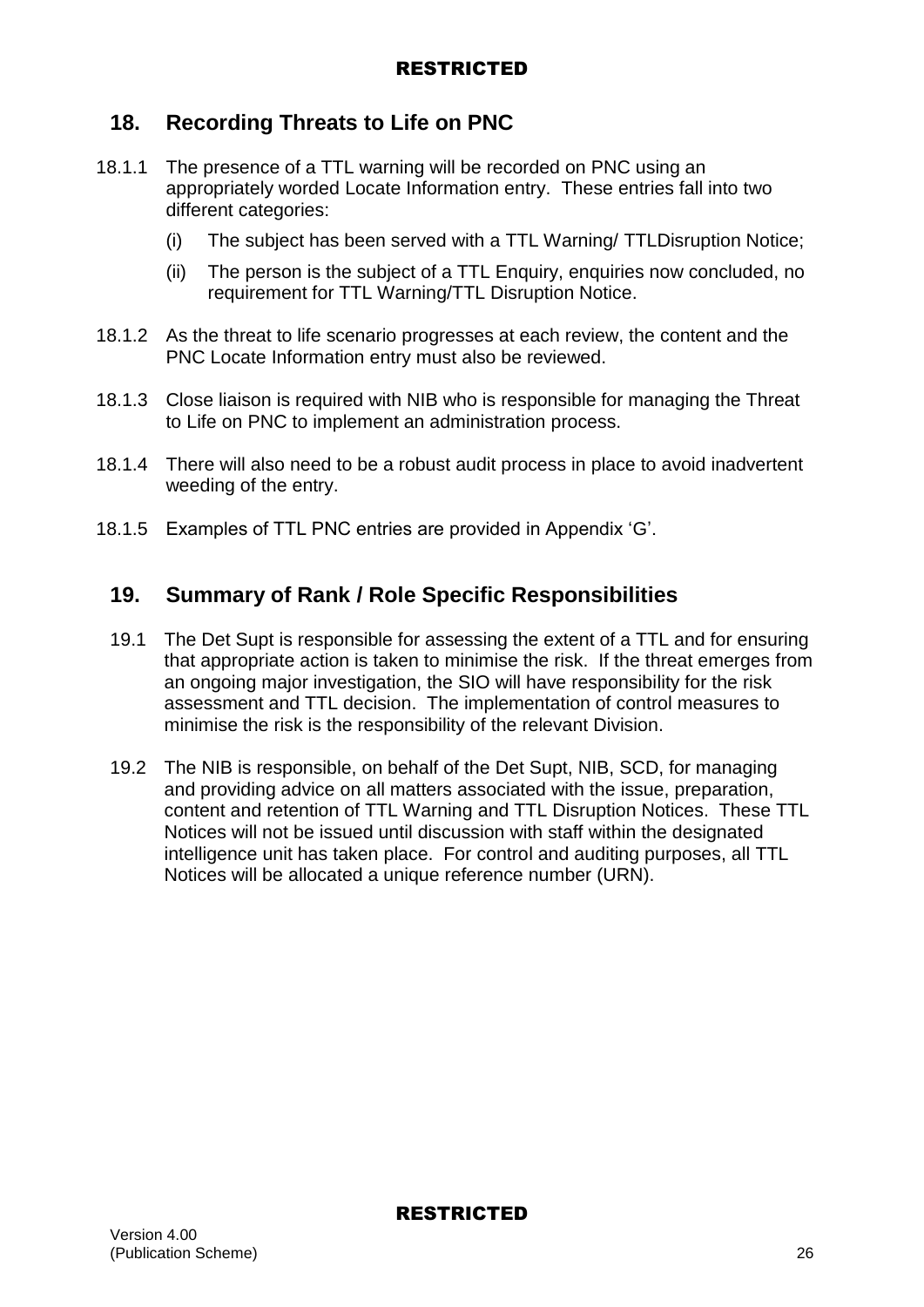# **Appendix 'A'**

# **List of Associated Legislation**

- Human Right Act 1998
- Data Protection Act 2018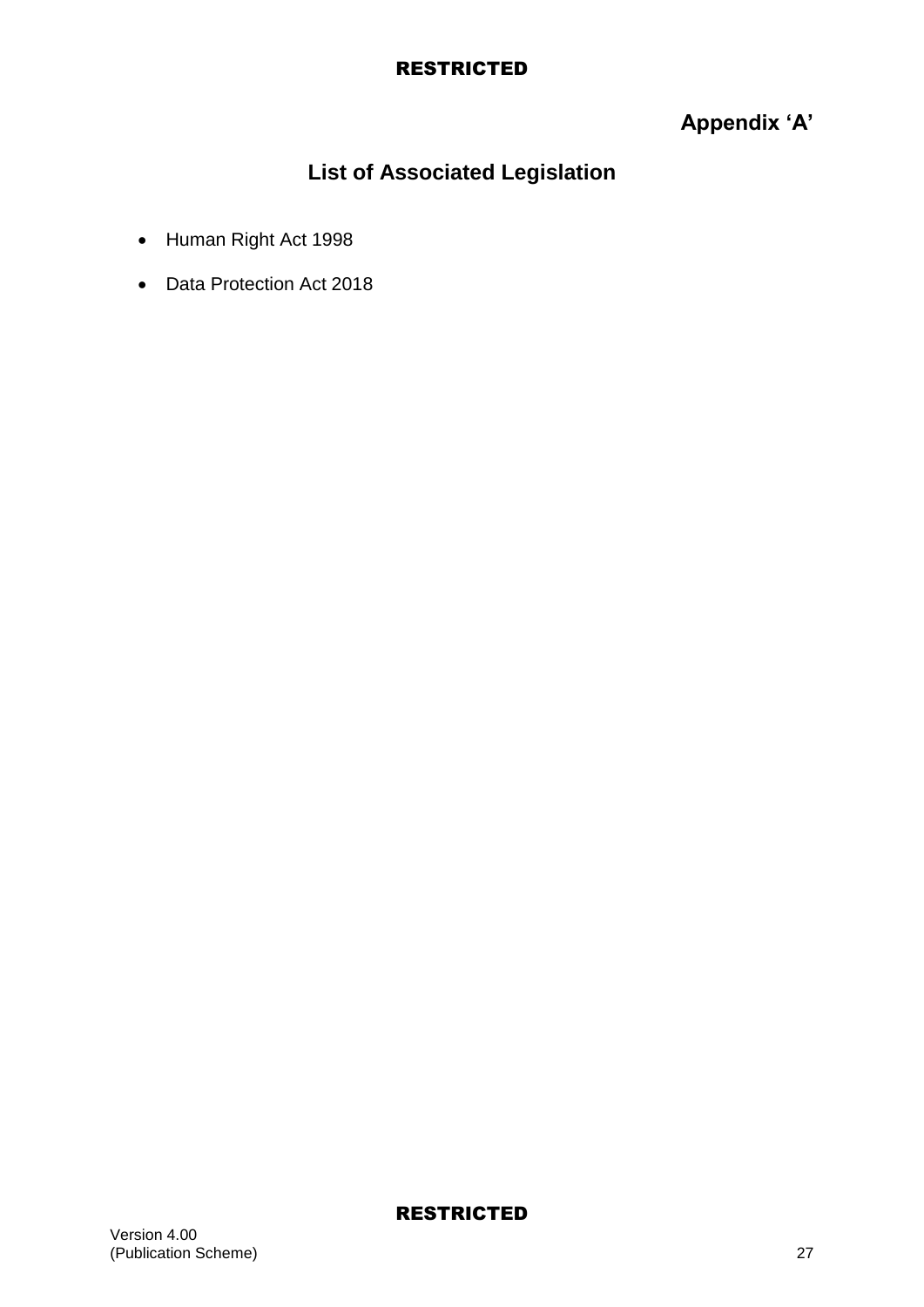# **Appendix 'B'**

# **List of Associated Reference Documents**

## **Policies**

- Intelligence Policy
- Crime Investigation Policy
- Serious and Organised Crime Policy

## **Standard Operating Procedures**

- Scottish Protected Persons Unit SOP
- Armed Policing Operations SOP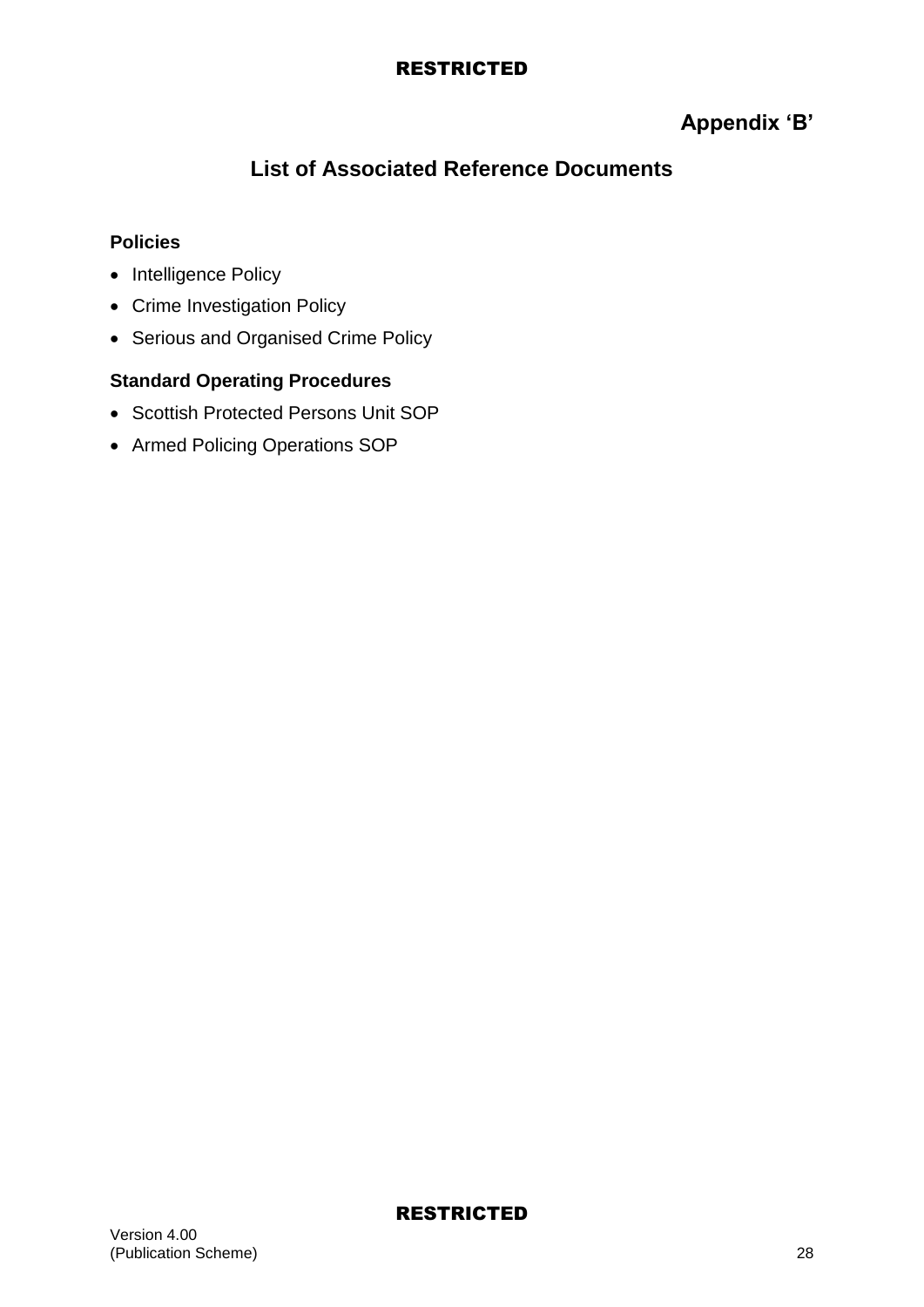# **Appendix 'C'**

# **List of Associated Forms**

#### **Forms**

- PSoS Form 139–004 Threat to Life Warning Notice / Personal Safety Advice Warning Notice
- PSoS Form 139–005 Threat To Life Disruption Notice / Disruption Interview **Notice**
- PSoS Form 139–006 TTL Risk Assessment Process and Template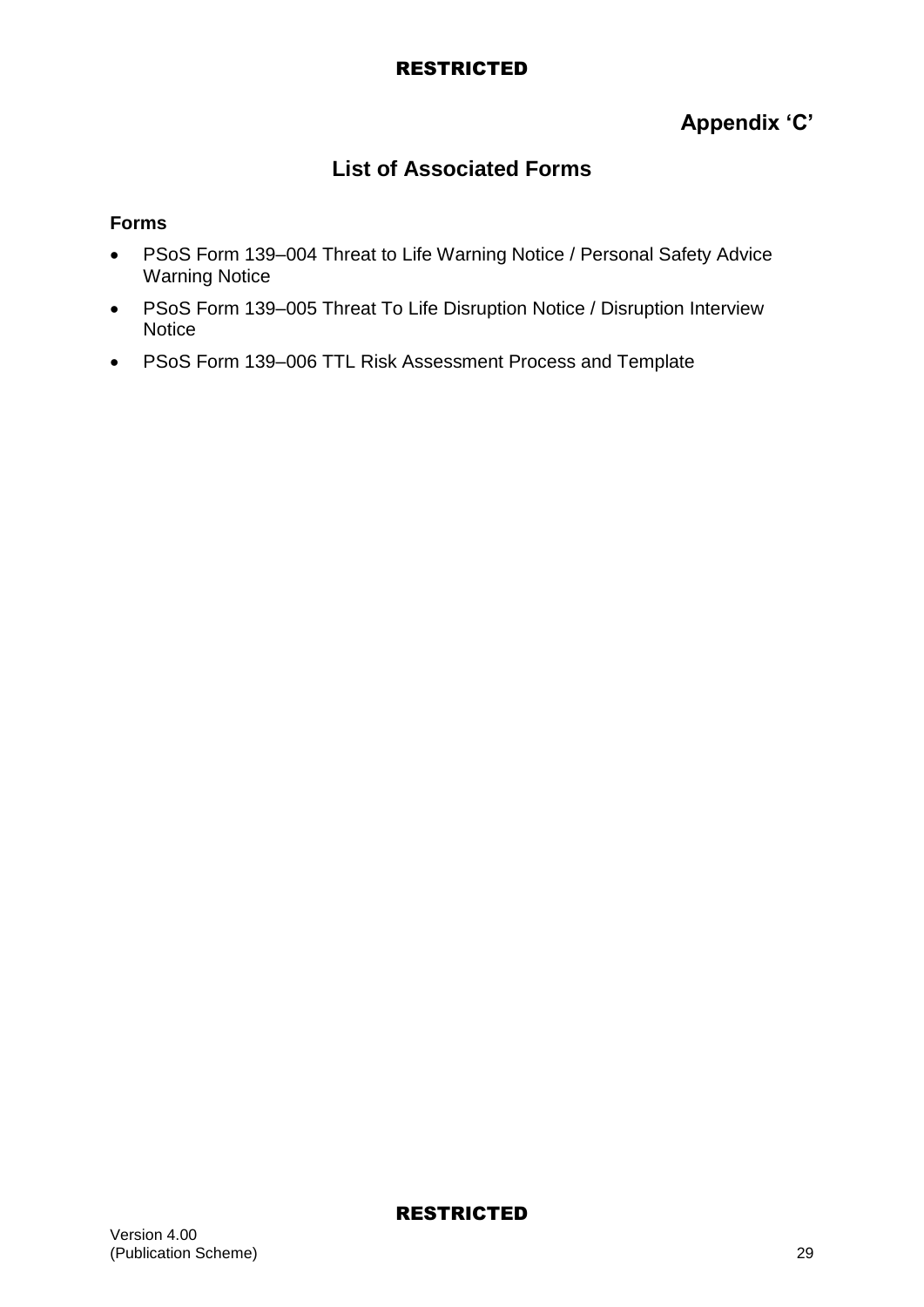# **Appendix 'D'**

# **Glossary of Terms**

| ACC         | <b>Assistant Chief Constable</b>            |
|-------------|---------------------------------------------|
| <b>CHS</b>  | <b>Criminal History System</b>              |
| <b>DIM</b>  | Divisional Intelligence Manager             |
| <b>ECHR</b> | European Convention on Human Rights         |
| <b>GPMS</b> | <b>Government Protective Marking Scheme</b> |
| <b>LEA</b>  | Law Enforcement Agency                      |
| <b>LIO</b>  | Local Intelligence Office                   |
| <b>NIB</b>  | National Intelligence Bureau                |
| <b>PNC</b>  | <b>Police National Computer</b>             |
| <b>PND</b>  | <b>Police National Database</b>             |
| <b>SCD</b>  | <b>Specialist Crime Division</b>            |
| <b>SID</b>  | Scottish Intelligence Database              |
| <b>SIO</b>  | Senior Investigating Officer                |
| <b>SPS</b>  | <b>Scottish Prison Service</b>              |
| <b>TTL</b>  | Threat to Life                              |
| <b>UKBA</b> | United Kingdom Border Agency                |
| <b>URN</b>  | Unique Reference Number                     |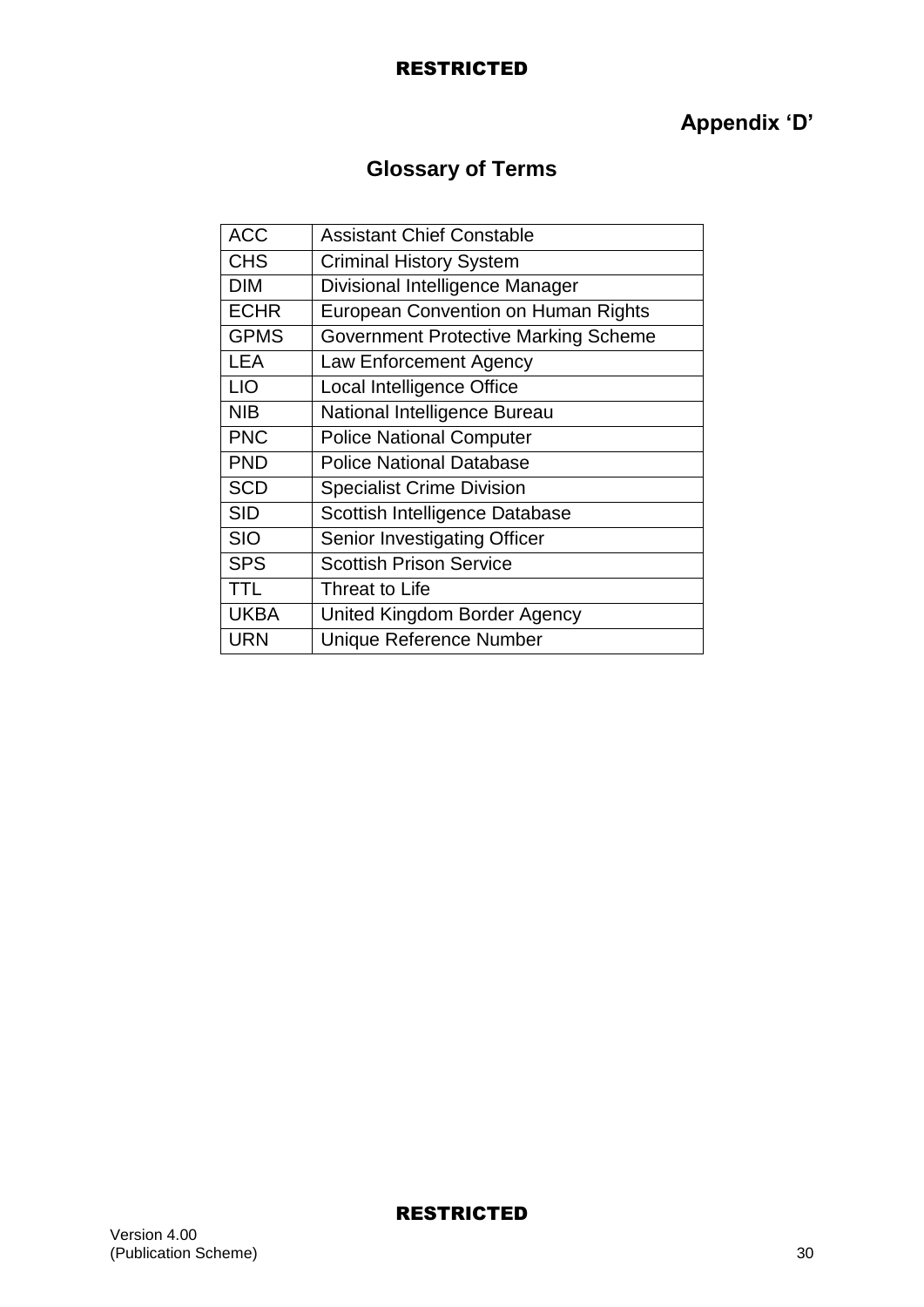# **Appendix 'E'**

**Information has been removed due to its content being exempt in terms of the Freedom of Information (Scotland) Act 2002, Section 35, Law Enforcement.**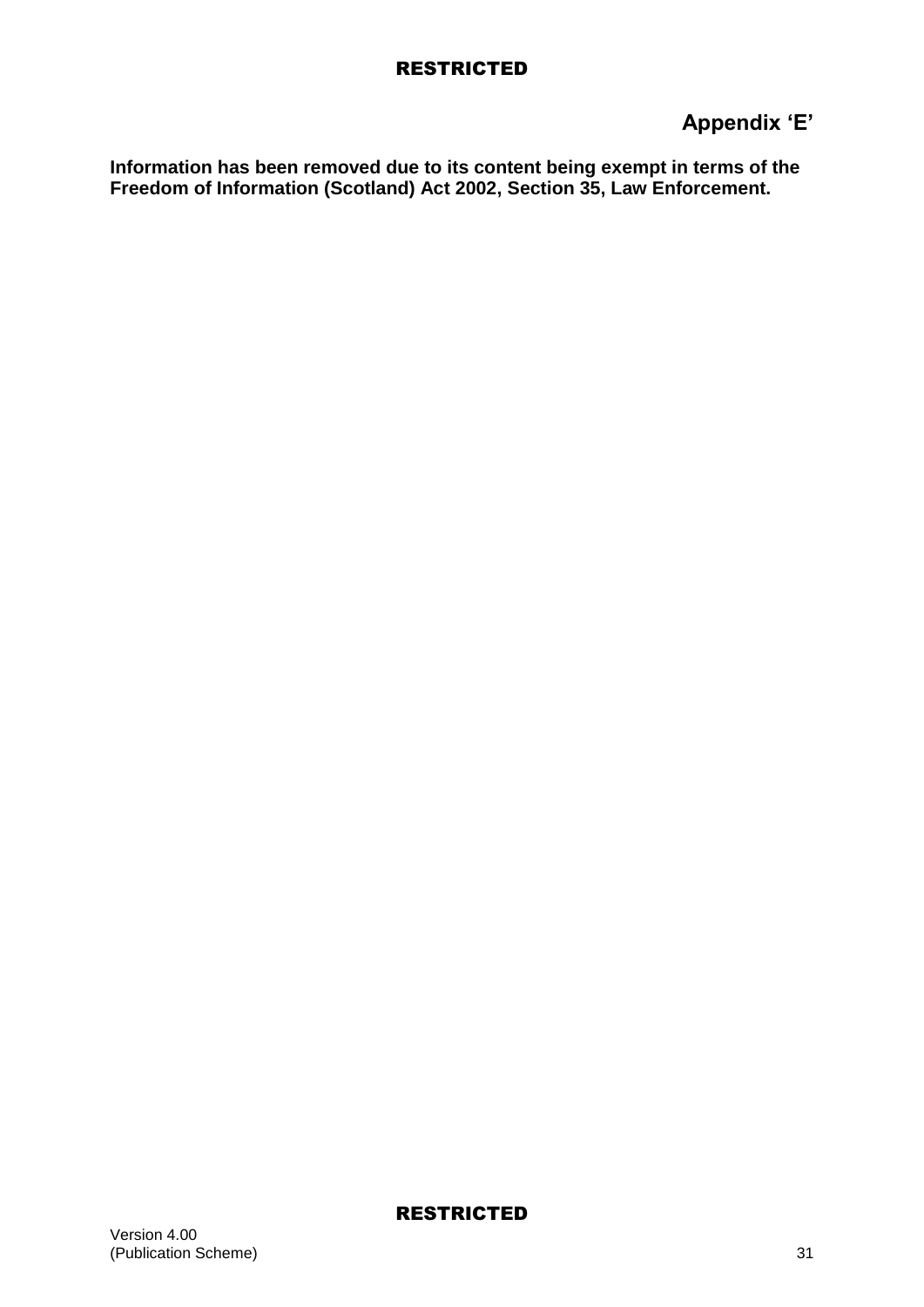## **Threats to Life Warning / TTL Disruption Notice – Points to Consider**

Where consideration is being given to issuing a TTL Warning or TTL Disruption notice to an intended victim/perpetrator, all available information must be monitored and assessed.

#### **Information has been removed due to its content being exempt in terms of the Freedom of Information (Scotland) Act 2002, Section 35, Law Enforcement.**

The administration relevant to TTL Warning and TTL Disruption Notices will be governed by NIB, who will allocate a URN and retain copies of the documentation.

Officers instructed to issue a TTL Warning or TTL Disruption Notice must be briefed by the SIO regarding the circumstances surrounding the threat and where appropriate, health and safety risk assessments must be conducted. It must be made clear that the warning should not deviate from the contents of the notice.

The intended victim/perpetrator will be asked to acknowledge and sign the TTL Warning or Disruption Notice. The Command and Control incident will be updated accordingly and the original notice retained within NIB. A copy of the Notice must be retained by the SIO for reference purposes. The intended victim/perpetrator must not be given a copy of the Notice.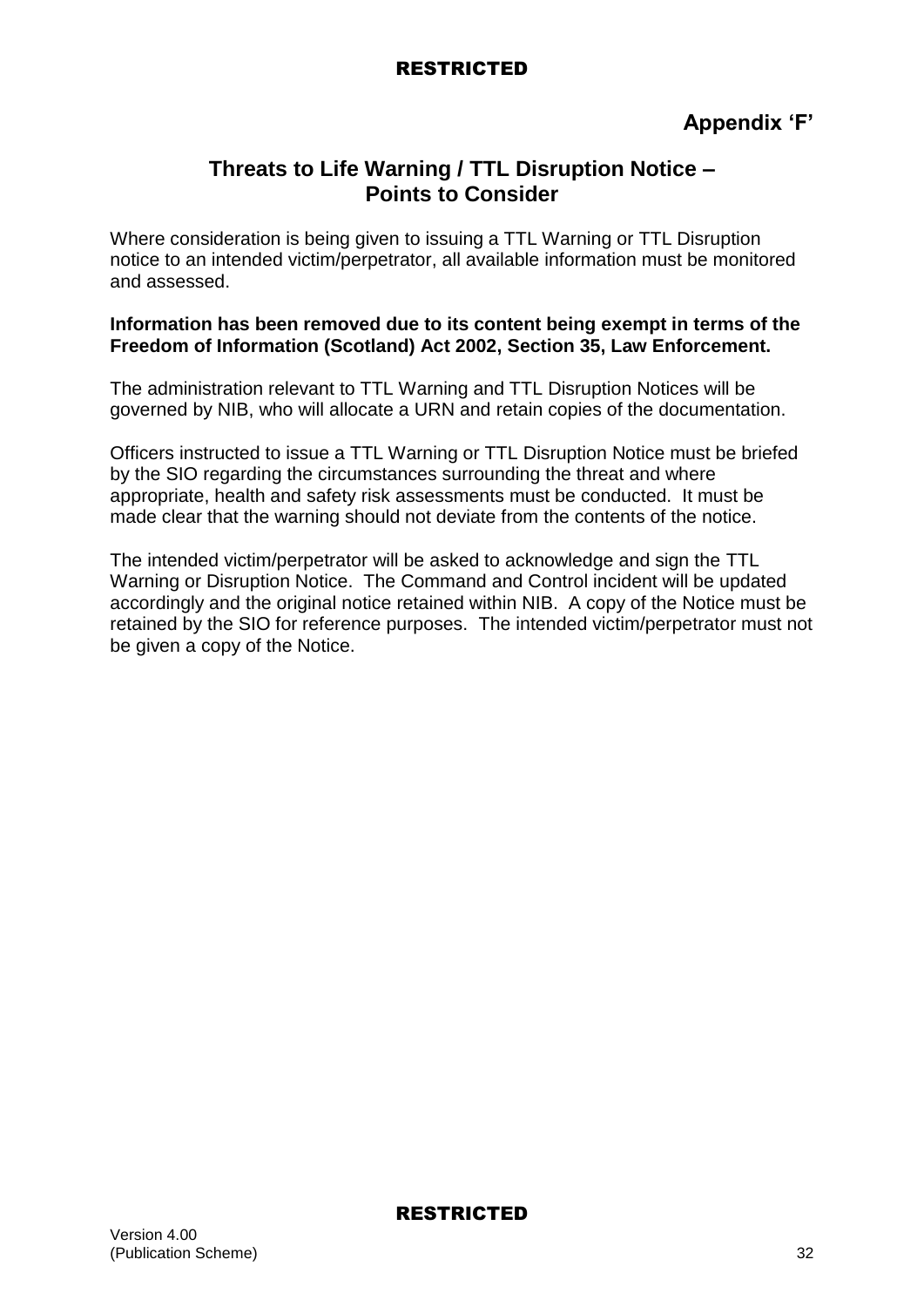**Appendix 'G'**

# **Recording Threats to Life on PNC – Examples**

**Information has been removed due to its content being exempt in terms of the Freedom of Information (Scotland) Act 2002, Section 35, Law Enforcement.**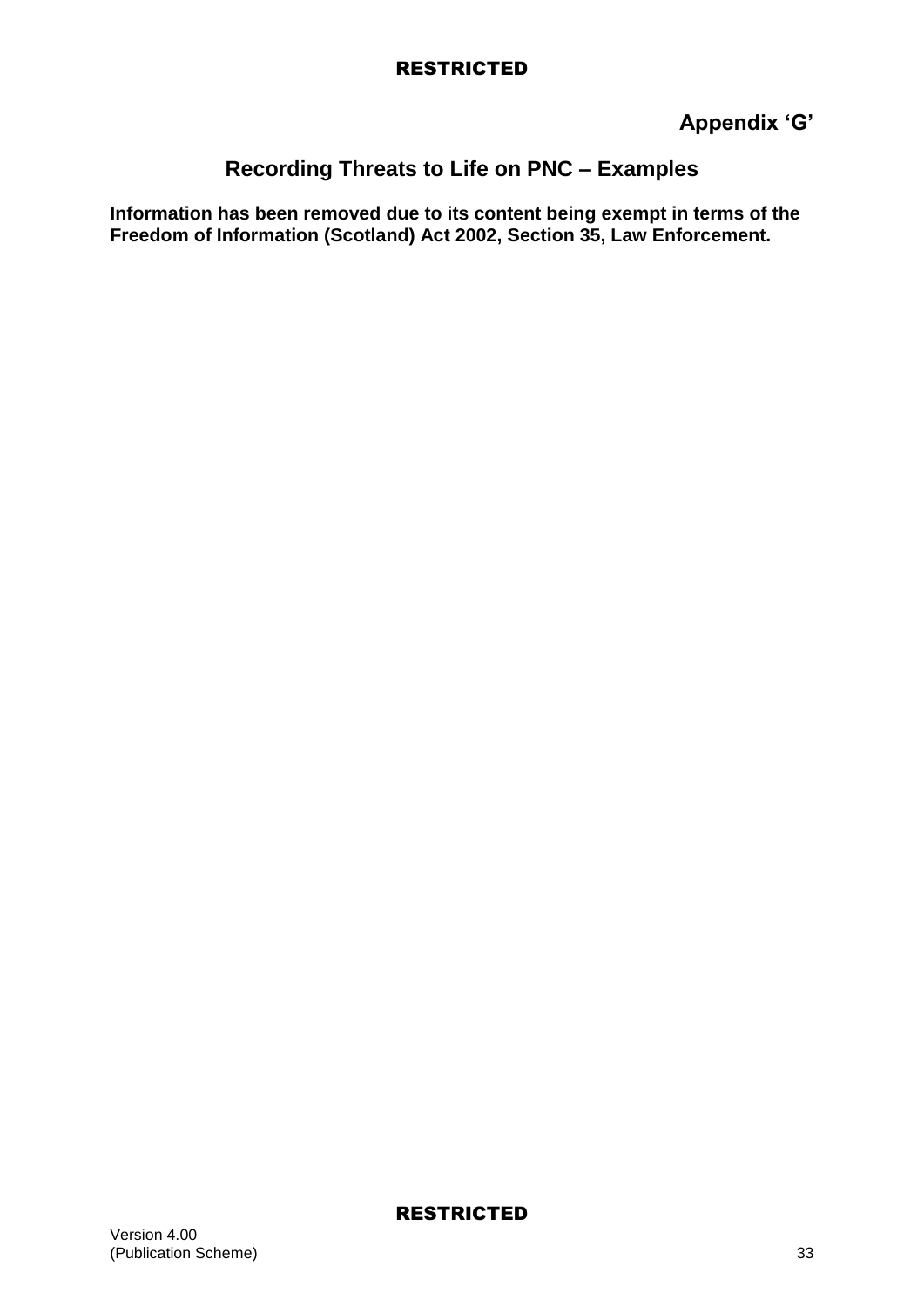## **Appendix 'H'**